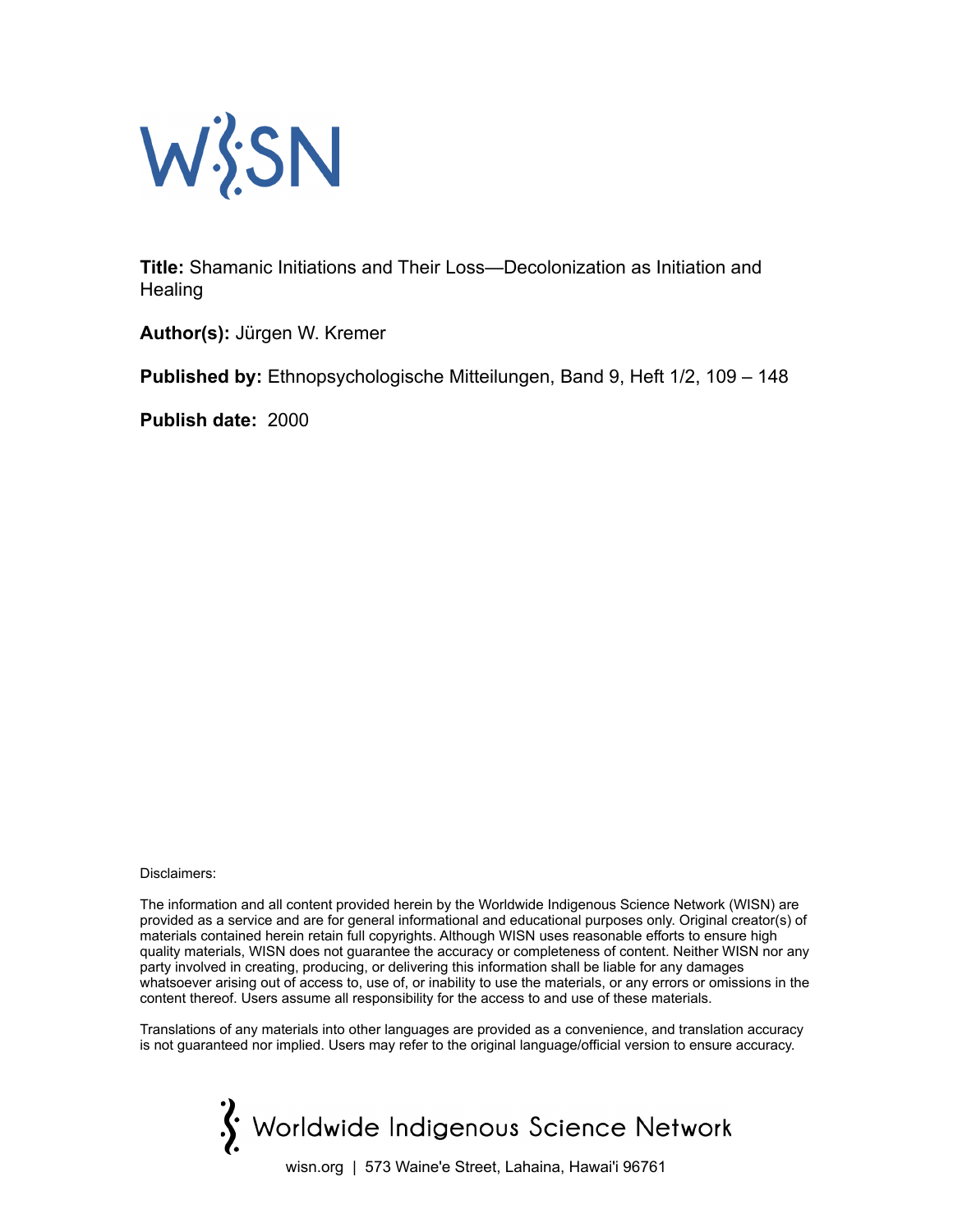# **Shamanic Initiations and Their Loss -- Decolonization as Initiation and Healing**

Jürgen W. Kremer

3383 Princeton Santa Rosa CA 95405, USA jkremer@sonic.net

© 2000 by Jürgen W. Kremer

Published in: Ethnopsychologische Mitteilungen, Band 9, Heft 1/2, 109 – 148 [Page numbers inserted below as **P109** etc.]

> *Dedicated to the students who have shared this path with me in gratitude for the gifts of learning they offered*

**[P109]** I am a white man. *White* is short for "socialized into a Eurocentered frame of mind." *White* is the name of forgetting. Forgetting so much of how we came to be where we are. I am a white man. Boxed into a box that likes to forget its name. I do not walk alone. Like other white men something walks with me. With me walks a shadow. Before me I project the shadow of forgetting where I came from. Behind me trails the shadow of the tears of native peoples. Below me I march on the shadow of the lands my peoples have raped. Above me looms the shadow of the spirits which I am blind to. All around me walks the shadow of domination, witchhunts, genocides, holocausts, sexism, racism. I do not walk alone.

When I walk into healing - how can I heal when these shadows walk with me? How can I heal when they obscure what lies beyond them? I hope to heal by remembering and seeing the shadows that walk with me so that I can become complete. So that I am not made of illusions. I hope to heal by purifying the shadow. So that I am not boxed in a box without names. So that I walk with the multitude, richness, and plurality that is me. *Til árs ok til friðar* - so that there may be fertility and peace. So that there may be *friðr* and *heill* before me - peace, wholeness, and health... may there be *friðr* and *heill* behind me... may there be *friðr* and *heill* below me... may there be *friðr* and *heill* above me... may there be *friðr* and *heill* all around me. So that, maybe, I can go on in beauty, *friðr* and *heill*. And so that, maybe, even we all can go on in beauty, *friðr* and *heill.* So that, maybe, I can walk with all my relations. So that, maybe, I get healed.

#### **Who is the self that is getting healed?**

So often people of the Eurocentered frame of mind are puzzled why indigenous people are upset when they see their healing approaches used in a context different from or alien to their traditional ways. Aboriginal people may then speak not only of abuse, misunderstanding, or appropriation, but also of the grave spiritual dangers ensuing as a consequence of healing done outside of what is defined as the proper practice according to indigenous beingknowing. This contribution attempts to address and clarify the significant **[P110]** differences in understanding the process of healing in the context of native (or indigenous) thinking vs. Eurocentered thinking.

Interest in Native American and other indigenous healing practices (and ceremonies in general) has increased quite dramatically in recent years. This surge in curiosity is fueled by the experience that the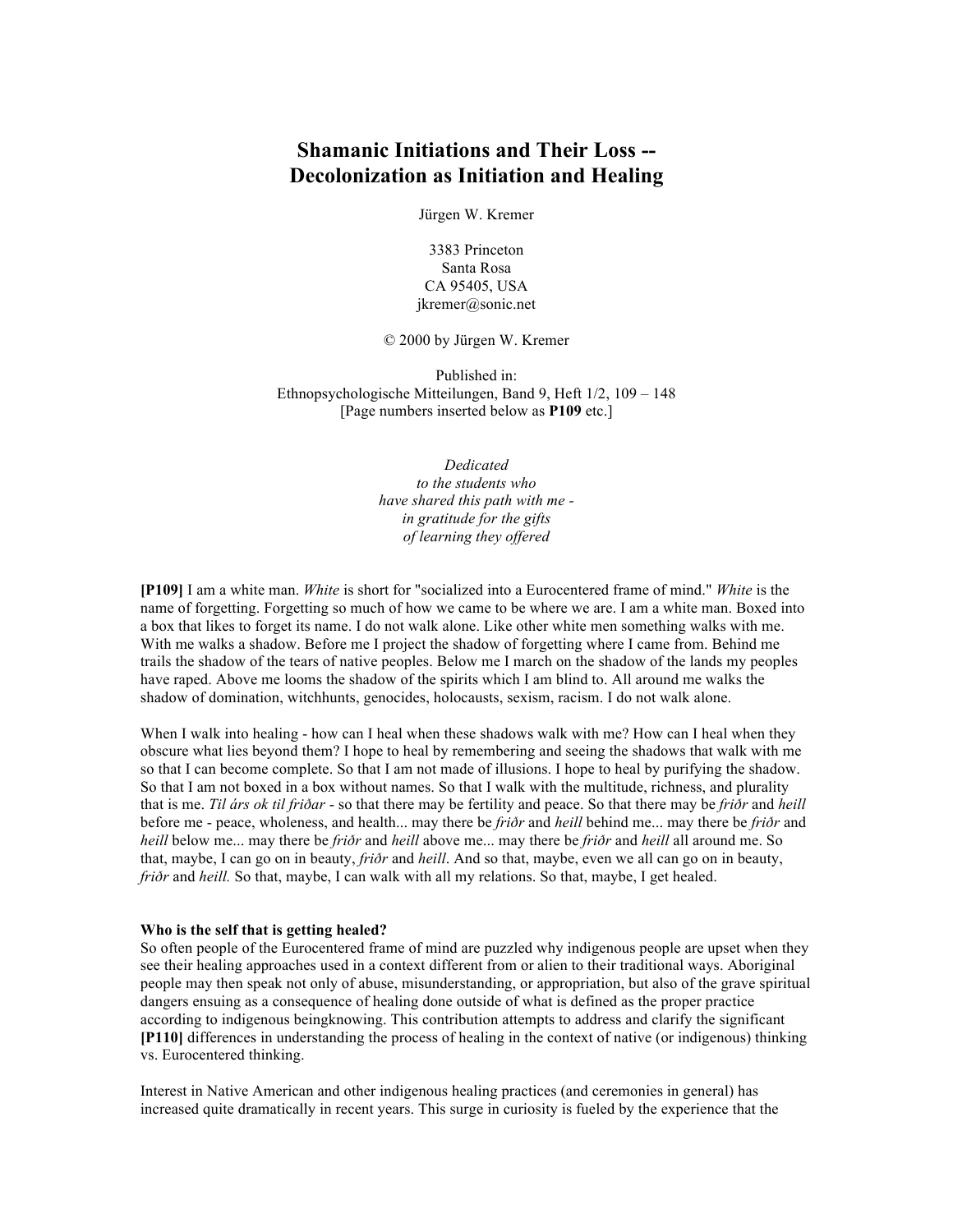conventional western healing paradigm frequently reaches its own limit and that the spiritual connections within one's self, with community and with nature, have desiccated. While this *yearning* for holistic healing by way of indigenous healing practices stems from a valid desire and need, it raises not only ethical and political issues, but also epistemological questions: Is the Eurocentered way of knowing indigenous healing compatible with the native understanding and use of these practices?

Cosmologies are inevitably implicated in any healing activity, but our attempts to be aware of such cosmologies, and, even more so, our attempts to participate in them in an indigenous sense are a matter of choice, commitment, and presence. Two significant things follow from this: 1) If people engage with an indigenous paradigm in a non-indigenous fashion then they continue to act out the imperialistic nature of Eurocentered knowledge acquisition. 2) Healing endeavors offer a choice of the quality of conversation one wants to create for the future (indigenous vs. Eurocentered). This is true regardless whether one's indigenous roots are present, recent, or have to be sought in the distant past amidst a crisscrossing entanglements of cultural, genetic, and other heritages.

A significant part of the unease and discomfort indigenous people have around the decontextualized use of native healing practices is the shadow material looming not just in the background of such endeavors, but becoming part of them. Using native healing approaches outside of an indigenous way of being means carrying the disease of the colonizing paradigm, in fact, perpetrating colonization. Removing the presence of these shadows means decolonizing for all of us ensconced in the Eurocentered paradigm (whatever the cultural roots). It means healing the diss-association from communal roots. It means recognizing the losses of our own cultures. It means recognizing the history of colonization, racism, and sexism. Only then arises the possibility of a knowledge exchange about indigenous healing practices that can be called equitable, instead of acquisitive, reifying, or appropriative. It may lead to the renewal of a more complete, holistic, and associative nurturing conversation.

My general framework is a discursive conversational stance of communal *con*-course, which resists the reification and ossification of what is usually described as "the other" (e.g., *the* Indian, *the* Sámi, *the* Aboriginal). It is an attempt to recover the traditional plurality of tribal or indigenous stories not only in the perception of other cultures, but particularly and foremost in the perception of one's own roots. This means overcoming the denial of and separation from "the other" within one's own self constructed in the **[P111]**  Eurocentered fashion; it means discontinuing and healing the projective identification with indigenous peoples (the romantic colonization and containment of native life and history through Eurocentered sciences). The construction of indigenous peoples as "the other" is only possible as long as Eurocentered folk choose to forget their own indigenous roots, since out of this denial arises the legitimation of Eurocentered scientific dominance, progress thinking, and colonization. This approach is based on the recognition that the discontinuance of colonizing action is not just to cease outward acts of hostility, violence, and dominance, but just as much the internal abolition of the colonizer or the colonizing mind (the latter being a concept synonymous with the construction of the Eurocentered mind or consciousness).

I would like to be as clear as possible about the vantage point from which I am writing: The framework is a) decolonization and b) the healing of the masculinization of the phenomena of perceived reality. Any consideration regarding indigenous roots for people who are removed from them by more than a couple of generations needs to include such dimensions as politics, economics, law, cultural practices, ceremony, initiation, science, psychology. Healing the Eurocentered thought process from its dissociation or split from an embedded, nurturing, or holistic participation in the phenomena cannot be merely an individualistic process - it has to be a cultural, communal, and social process. I am writing as a man of Nordic-Germanic ancestry struggling with the depths of the scars of modern pathologies as they show themselves in individuals physically as such illnesses as cancer, addictions, chronic fatigue syndrome, and in social anomies (in Durckheim's sense), ecological crises, continuing physical and cultural genocide of indigenous peoples, the crises of knowing, the persistence of sexism, institutionalized violence and racism, etc.

I am using the terms indigenous roots, indigenous consciousness, and the like not out of any presumption that this is something I have achieved for myself, or that I have reached closure to my personal process of decolonization (I do not believe that individual closure is possible without the healing of the communal,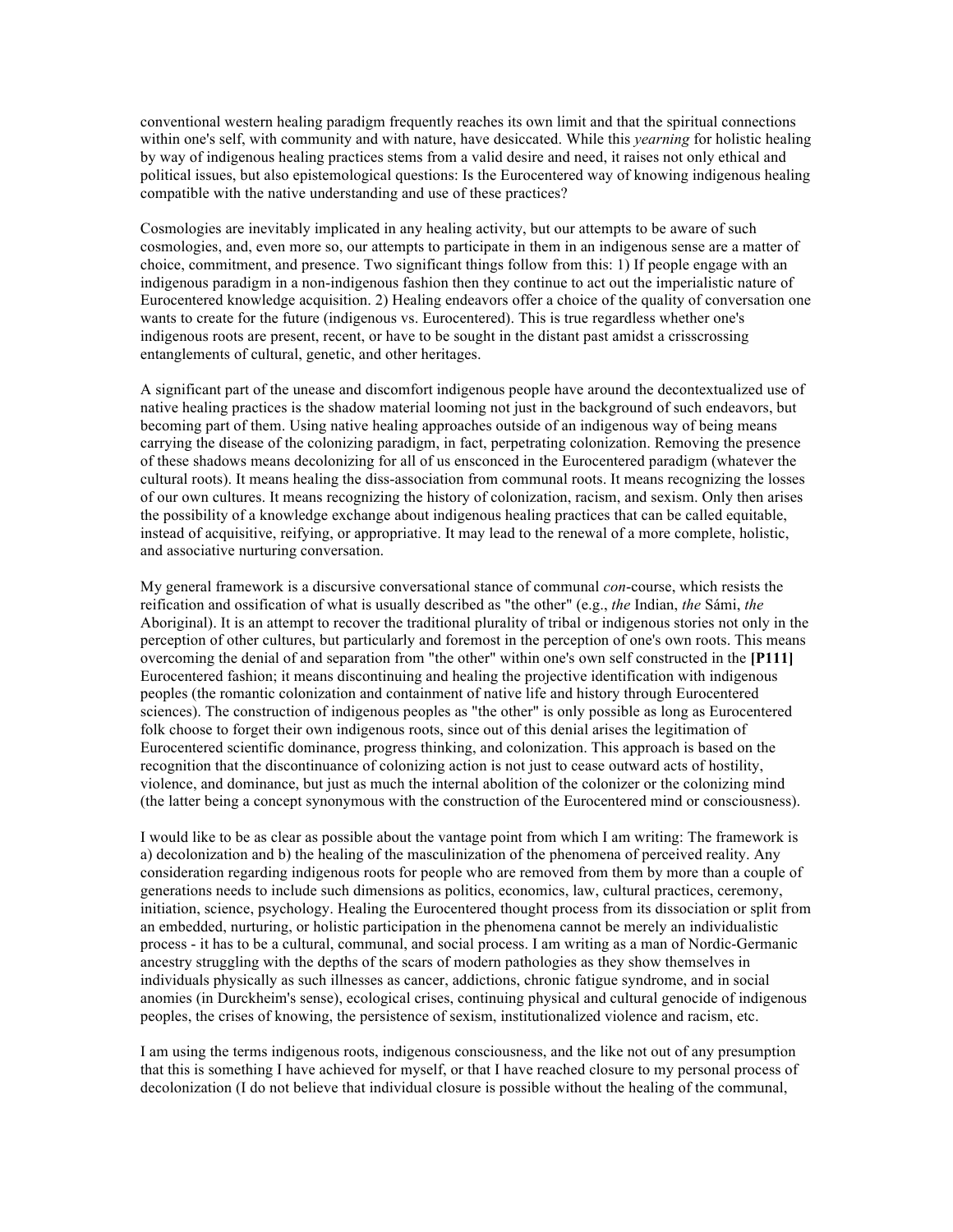cultural contexts). These terms have been suggested directly and indirectly by Native American thinkers, Apela Colorado in particular (1994, 47):

The goal of the recovery of indigenous mind [is] to reunite people with their tribal minds. Each of the races of humankind was given a sacred circle or original instruction to live by. If our species is to survive, Euro-Americans must be supported in their effort to regain the Earth-based knowledge of their ancestors. Native Americans will help.

Churchill (1996, 386/7) spoke similarly when addressing an audience of Germans:

You must set yourselves to reclaiming your own indigenous past. You must come to know it in its own terms - the terms of its internal values and understandings, and the way these **[P112]** were appplied to living in this world - not the terms imposed upon it by the order which set out to destroy it. You must learn to put your knowledge of this heritage to use as a lense through which you can clarify your present circumstance ... You must begin with the decolonization of your own minds, with a restoration of your understanding of who you are, where you come from, what it is that has been done to you to take you to the place in which you now find yourselves. Within the framework of his own indigenist approach he urges the expression of "German indigenism" (389). Mohawk (n.d., 17) speaks to the same issue when stating "I do not want people to adopt Indian rituals, because I want them to own their own rituals. I want them to come to ownership of experiences that are real for them. Then I'll come and celebrate with them."

According to all the native and indigenous people (shamans, medicine people and intellectuals) I have spoken to, the crucial point here is that indigenous roots are *always* recoverable. Indeed, indigenous leaders see such task as a *historic necessity* in our times. This is where their hope for the resolution of the current crises, particularly the ecological crisis, rests. For example, Bob Hazous, Chiricahua Apache, has stated: "Don't come to Indian people and look for feathers and sweats and medicine men and stuff like that. Go back to your own history and find out who you are so that you can look at yourselves and see how beautiful you are" (1994). Implicit here is an assumption about "original instruction - words about purpose, words rooted in our creation, words that allow the human being an identity beyond the illusion of civilization," as Native American writer Gabriel Horn puts it (1996, 49). Reconstructing indigenous consciousness is about the remembrance of these original instructions and the indigenous conversation with all beings they guide in a particular place at a particular time. While consciousness is a psychological term that has arisen from the individualism facilitated by the Eurocentered paradigm, it assumes quite a different meaning in an indigenous context: instead of being merely psychological it refers to a fluid and embedded awareness of and connection with all our relations - humans, ancestors, animals, plants, earth, stars, sun, and all others. And all this in the storied, imaginative, communal reflections of lived participation.

Even though the words "recovery of indigenous mind" have been suggested by Native American thinkers I have to admit to a certain degree of anxiety whenever I use words like these. So many concepts and terms have become superficial labels as they have entered mainstream or popular thinking that I am afraid a similar thing might happen with a romantic, nostalgic, or opportunistic appropriation of and identification with the word indigenous. This would be terrible and an outrageous misunderstanding of the process I am calling for. The remaining indigenous peoples continue to struggle for survival and recognition. Indigenous is a term with important political meaning. Any person of Eurocentered mind needs to assume (*take it on!*) this political meaning (*together* with all **[P113]** the other meanings the word indigenous connotes). Assuming it means a personal and social struggle for decolonization, it means fighting genocide, racism, sexism, and ecocide. Outside of that context the use of the word indigenous is abuse and devaluation of the struggle of aboriginal peoples and supports those who keep destroying indigenous cultures in conscious and unconscious ways.

The differences in healing paradigm between indigenous traditions and Eurocentered traditions can be understood as the result of different constructions of self (importantly, any self construction arises within a complex web of mutual causality; consequently, the perspective offered here should not be misread in a monocausal vein). There are multiple ways of identifying such differences; for the purposes of this contribution on healing I am using shamanic initiations as a marker to identify differences in self construction. This leads, in a sense, to the most fundamental questions:

*Who are we healing? Which self are we healing when we attempt to relieve human suffering?* 

*Are we attempting to heal the modern, Eurocentered, colonizing, or dissociated self? Or are we attempting to heal the indigenous self, the self embedded in community, land, and ancestry?*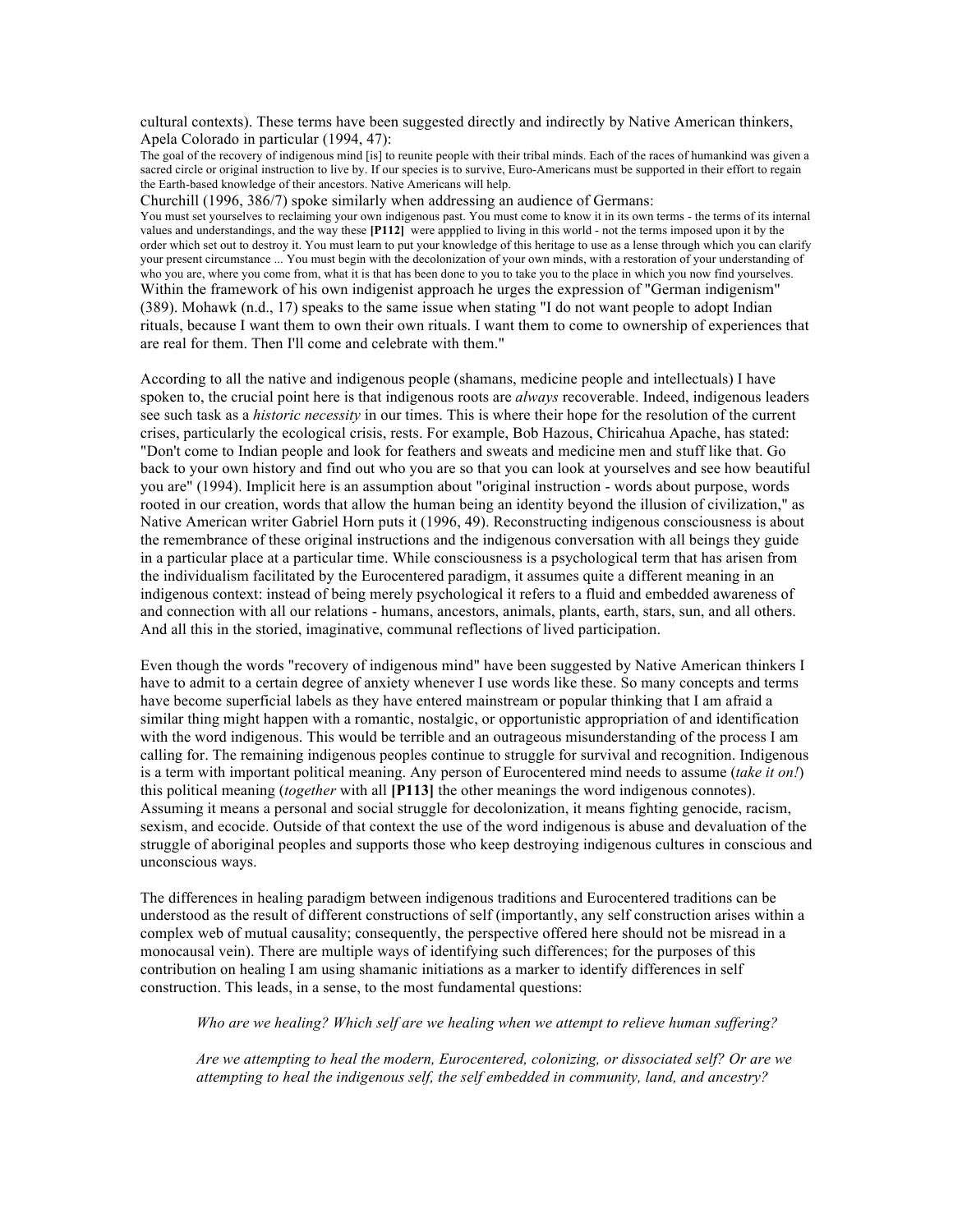*Are we attempting to heal the Eurocentered self, and make it more functional within the modern world of progress and dissociation? Or are we attempting to bring balance to the indigenous self by healing it from the source of creation as it is understood in the plurality of stories of traditions within which we are working?*

The most succcinct way to describe my stance would be as follows: The exposure to Native American and other indigenous healing practices needs to be an occasion for people of Eurocentered mind to develop and remember their own indigenous healing practices. This process would include the integration of the western medical and psychological achievements *from European indigenous perspectives* - from the indigenous roots Eurocentered folk have recovered for a concursive construction of indigeneity for today and the future (not a folkloristic or retroromantic reènactment of things past).

In my attempt to clarify the issues I have just introduced I:

--- describe and discuss what is usually seen as the classical shamanic initiation in Eurasia, the prequisite for the highest levels of healing in her indigenous traditions;

--- discuss my understanding of indigenous healing;

--- describe the historical loss of rites of passage and initiations leading to the construction of what can probably most accurately be called the Eurocentered self;

**[P114]** --- contrast the modern paradigm of healing that arises from this self construction with indigenous understandings of healing;

--- describe the process of decolonization as a rite of passage and initiation.

--- I conclude with I poem and overview table "summarizing" the issues discussed in this article.

#### **Shamanic Initiation**

Most indigenous cultures seem to have a variety of specialists engaged in healing endeavors. Their native labels express their work succinctly, distinguishing between e.g., herbalists, bone setters, shamans, seers, diagnosticians. Given my background, my focus is on the Eurasian cultural areas which, amidst their rich diversity, have certain connecting strands. Here the *jajan, saman, noaidi, völva,* or *seiðkarl* embody the highest or deepest forms of seeing and healing; they are holders of the deep knowledge of their cultures and keep it alive through their ceremonial practices; they have been initiated by spirits into the lived knowledge of their cultures.

My Nordic-Germanic roots connect me with the vast Eurasian cultural complex that has certain common strands (Pentikäinen 1989). Within this rich area I begin my discussion with descriptions from cultures that are less impacted by Christian influences, and move subsequently to the Old Norse material that is much more fragmentary and influenced by Christian thought.

A feature on Tuvan shamanism filmed by Belgian Public Television (Dumon 1993) contains a brief moment where the interviewer asks the shaman whether he had to go through the shamanic illness in order to become a shaman. "Were you also sick?" The question leads us to expect a long explanation of such a significant event, however, the old man only answers matter of factly: "Of course, I was sick." The brevity of the answer indicates how obvious, necessary, and inevitable the so-called shamanic illness or *albystar* (in Tuvinian). It is what makes and defines a shaman, whether woman or man or hermaphrodite. All other shamans shown in this movie have undergone similar trials as they were called to shamanize.<sup>[1]</sup>

The common language for the call to shamanize and the initiation is 'initiatory illness' or 'shamanic illness.' The following are excerpts from descriptions among the Evenki (Tungus) of Central Asia:

...He became tormented and timorous, especially at night when his head was filled with dream visions. On the day when he had to act as shaman, the visions stopped, he fell into a **[P115]** trance and stared for hours at an object. The pale and worried man, with his piercing look, made a peculiar impression. After his dream, the chosen man became uneasy and timid, began to meditate, did not answer when he was addressed and frquently heard 'words whispered into his ears' which he had to sing, ž*arižačan* (literally: 'to repeat'). That was the moment when, in shamanistic terminology, 'the spirits entered his ears and brain', telling him the words of the song. ... [The Evenki] believed that the choice itself and the transfer of the assistant spirits to the novice were directed by the master spirit of the upper world. The first words heard by the chosen person were instructions, such as: ... 'do not commit evil things, only

<sup>&</sup>lt;sup>1[1]</sup> The available sources on Siberian shamanism are not without serious problems, and need to be discussed in the context of the history of Soviet ethnography, etc.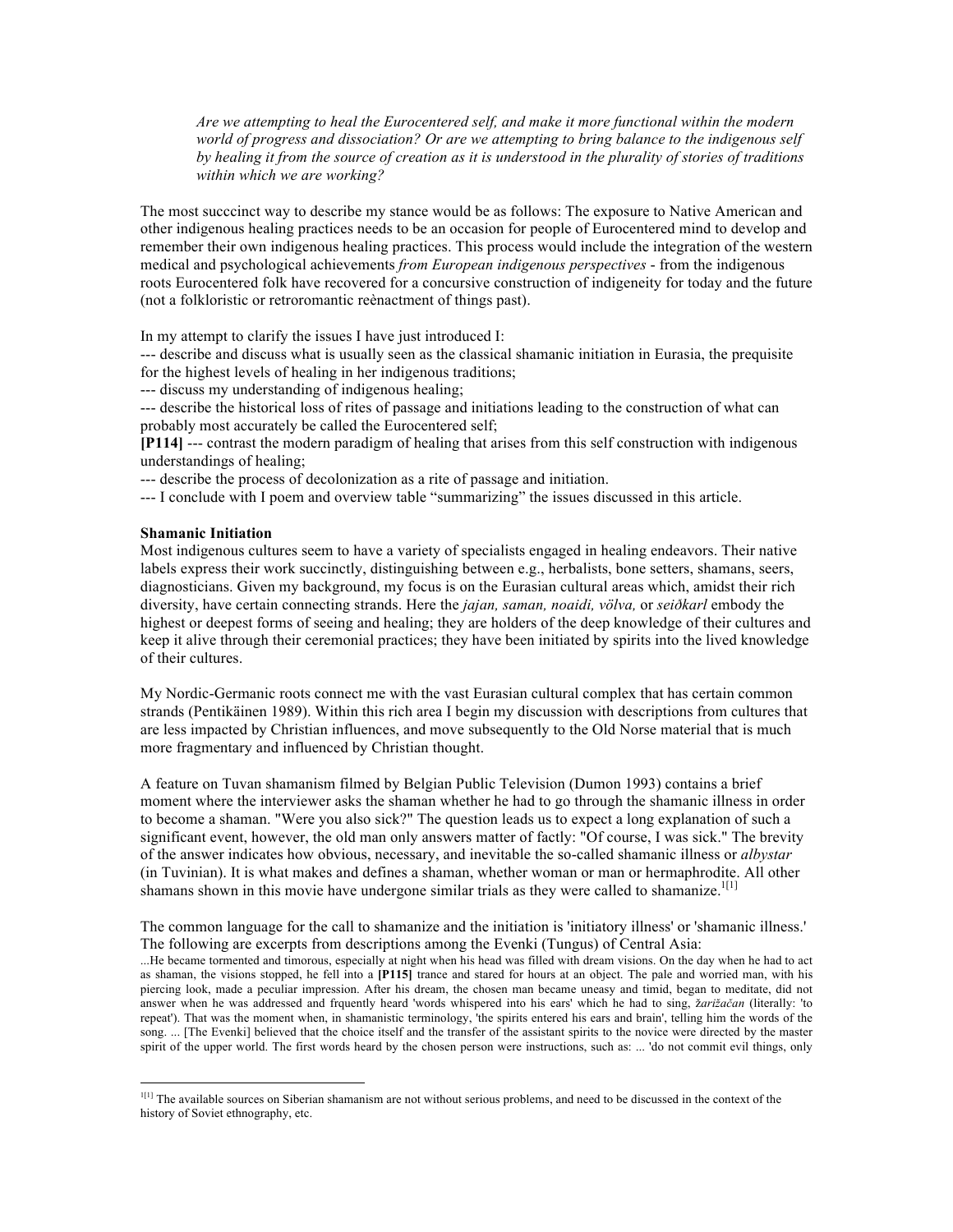cure the sick. ... I shall be above you, and take care of you, and give you strength.' In his dream, the young shaman could see the shaman ancestors who also gave him instructions. Then other spirits came 'whispering into his ears'. (Vasilevič 1968, 345)

The last sentence of this quote speaks most clearly to the difference between a psychologizing Eurocentered perspective and indigenous perspectives: the ancestors and other spirits speak to the initiand, self construction is fluid and open enough to have intercourse with such realities; this is different from an internalizing self construction comprehending and apprehending ancestors as various aspects of the monadic self (whatever psychological theory we might use). The process leads from the initial visitation by spirits to the acquisition of the necessary shamanic accoutrements, as described in the following statement from the Tuva (Soyot) of Central Asia:

A shaman is recognized by typical attacks of a special 'disease' called *albystar*. The person in question 'goes off his head', utters inarticulate sounds, breaks dishes, leaves the house and roams about the taiga, twitches in hysterical convulsions, is seized with nausea and rends his garments, etc. The 'invalid' repeats that the soul of a shaman *ištig irgäk* has moved into his body, that the spirit urges him to take a horse (by which the drum *düŋür* is meant) and clothes (*ala xujaq*) and to become a shaman. (Vajnštejn, 1968, 331)

Even in the Old Norse traditions, where shamanism fell prey to Christianity more than one thousand years ago, we find remnants in the records describing an indigenous self construction of the practitioners. For example, at the beginning of the Eddic poem reaching most deeply into the older layer of the culture we read how the seeress was raised by ancestral spirits:

Ek man iötna / ár um borna, / þá er forðum mik / fædda höfðu. / Níu man ek heima / - níu íviðiur, / miötvið mæran - / fyr mold neðan. (*Völuspá*, stanza 2)

I remember the Jötnar who were born at the beginning of time and reared me in former times. I remember nine worlds beneath the earth, nine giantesses, and also the glorious tree of fate. (Pálsson 1996, 47 & 58)

The völva is raised by giants, reared with primal spirits of old, one of them called Burr, the bear ancestor. Personal and collective or communal time are indistinguishable in this **[P116]** incantoatory account of earliest Norse history. The giants are primal spirits, presences from before human beings (If we accept Pálsson´s interpretation of *iötna* as Sámi we still end up with the same understanding: the seeress was raised in the presence of spirits or with spirits.)

The connection with one's dream or vision or medicine power or personal gift is part of native life, manifesting in all the multitude of cultural ways. Reinforcing that connection is the function of rites of passage. Shamanic initiation, in the indigenous sense, is deepening or reinforcing one's presence to the spiritual realities within a communal framework. While spirit(s) are part of all indigenous conversations, the awareness of and presence to spirit(s) becomes intensified and heightened for shamans. Thus the völva in *Völuspá* is raised with spirit(s) in such intensity and to such depths that she sees through time, that she remembers the beginnings of things, the center of her traditions (the tree of fate). As the descriptions above indicate, such shamanic initiations are not mere psychological processes. They are a process always also resulting in actions capable of manifesting healing. Paula Gunn Allen (1998, 47) aptly describes the difference between the psychologizing of spirit - a temptation to which many alternate Eurocentered approaches succumb in our current culture of psychology - and the indigenous conversation:

In tribal cultures, ecstatic, mystical states don't so much convert into emotive personal experience as into physical experience or experience with direct effect in the physical (that is, as a consequence of entering an ecstatic state, a practitioner can do something actual). Visionary experiences, in themselves, are either a direct requirement for some ritual activity in which the individual is engaging or are a prelude to a life as a holy person.

The shamanic self is not so much constructed as affirmed and confirmed during initiations; it is the rigorous confirmation of something which has already been in the process of construction from early on. It is worthy of note that the 'shamanic illness' is not something an individual chooses as an endeavor during a sequence of workshops, but that the spirit(s) come to them. The shamanic self is initiated from the 'outside', to speak in Eurocentered terminology. We might say more accurately that other aspects of the weave that the fluid, participatory indigenous self is connected into impinge their awareness onto the individual mind. Or, more plainly:

The Indian has achieved a particularly effective alignment of [the physical and imaginative] planes of vision. ... The appropriation of both images into one reality is what the Indian is concerned to do: to see what is really there, but also to see what is *really* there. (Momaday, from Blaeser 1998, 26)

So, this is a self which has easy concourse with spirits and spiritual dimensions, or rather: instead of being unconscious or in denial about such presences and concourse, it is present to it. This is the work of the völva, noaidi, and the various other shamanic practitioners.

**[P117]** Eliade, in his classic book *Shamanism - Archaic Techniques of Ecstasy* (1951/1964, 42), complains that not enough "care had been taken to collect the confessions (*sic!*) of ... Siberian shamans" so that they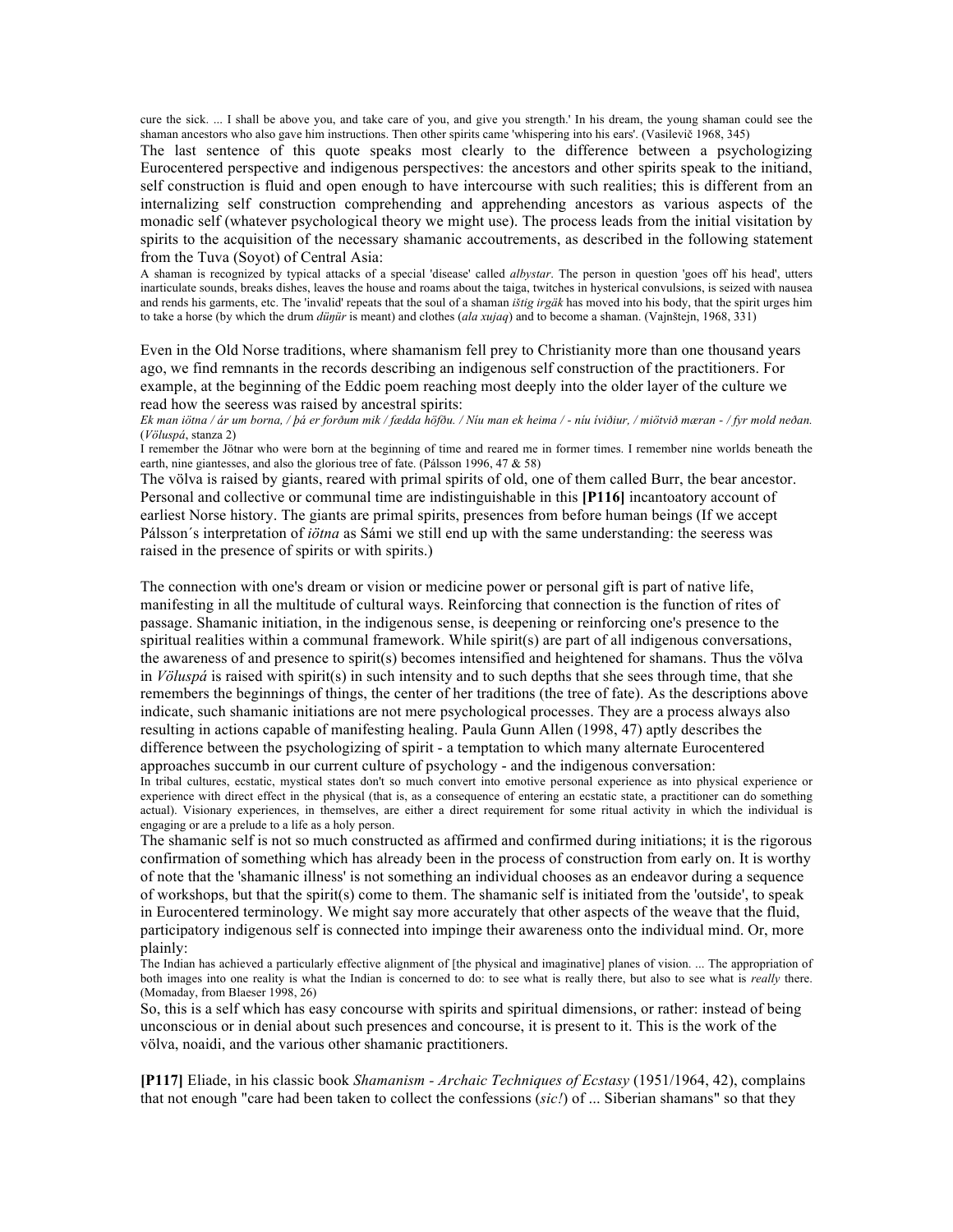are "reduced to the meager common formula: the candidate remained unconscious for a certain number of days, dreamed that he was cut to pieces by spirits and carried into the sky, and so on." He sees the following detailed description as a relief from such reductions. This example may be the one most frequently quoted in the literature (see Popov in Dioszegi 1968, 137-146; Elidade 1951/1964, 38-42; Halifax 1979, 37-49; Vitebky 1995, 60-61), and it can also be found on the internet (see below). Repeating this report one more time may thus contribute to a reification and ossification of what shamanic initiation is. The ones who escaped the care of the anthropological collectors may be the lucky ones, since they have escaped the grasp of anthropology, "the natural enemy of natives" (88), or more elaborately: "Natives are forever studied, invented as abstruse cultures, and then embodied in motion pictues as the simulated burdens of civilization. ... These adversities became more grievous and caused a turn in the notions, courses, and literary canons at universities, but the treacheries and dominance of anthropologism, the obsessive, unmerciful studies of natives by social scientists, have not been overturned..." (Vizenor 1997, 86). With the opening of the East Bloc, anthropological attention has turned more intensely on her aboriginal traditions previously more difficult to access. Here is an abbreviated version of the account: At first he was descending somewhere, then he grasped that there was a sea beneath him. While walking by the sea, he listened to the voice of upper disease who told that he would acquire the shaman's gift from the Mistress of water and his shaman name would be Hotarie. After that he reached the shore. A naked woman, who was lying there, suckled him. She was the Mistress of water. Her husband Frosty God gave an ermine and a mouse to guide him. They led him to the hill in the lower world where he saw seven tents. Dyukhade entered the second tent. The Smallpox people were living there. They cut out Dyukhade's heart and put it in the cauldron to boil. Afterwards Dyukhade visited other tents and got familiar with the spirits of diseases who lived there. Still preceeded by his guides, Dyukhade came to that place of the Shaman's Land where his throat and his voice were strengthened. Then he was carried to the shores of the nine lakes. In the middle of one lake was an island and on the island there was a tree, quite similar to the larch, only its top rose to the sky. It was the tree of the Mistress of the earth. Beside it grew seven herbs, the ancestors of all the plants on the earth. In each of the lakes swam a species of bird with its young. There were several kinds of ducks, a swan and a sparrow-hawk. While singing songs and telling incantations, Dyukhade walked round all of the lakes. Some of them were very hot, some were terribly salty. Thereafter Dyukhade raised his head and saw men of various nations in the top of the high tree. There were Nganasans, Russians, Dolgans, Nenetses and Tunguses. He heard voices: "It has been decided that you shall have a drum from the branches of this tree." Then he grasped that he was flying with the birds of the lakes. As he left the shore, the Lord of the Tree called to him: "My branch has just fallen. **[P118]** Take it and make a drum of it that will serve you all your life!" The branch had three forks and the Lord of the Tree bade him make three drums from it. "I let you have three wives, who will watch over your drums," he said. "The first drum you have got to use for shamanising women in childbirth, the second for curing the sick and the third for finding men lost in the snowstorm." Dyukhade took the branch and flew away with the birds. On his way he met a demiman-demitree creature who told: " If you will be asked to shamanise in the case of serious illness and your heart will not be strong enough, then you will take this," and he gave him seven herbs. "Each of them has its lords. If you will meet an orphan girl or a widow, you will help them." Then Dyukhade reached the large sea. He saw seven cliffs on the shore. When he got close, one of them opened. There were teeth like from the bear inside the cliff. The cliff said: "I am the Heavy Stone. By the use of my weight I hold the fertile soil in its place. The wind would carry it away without me." The second cliff opened and said: "Let all men melt iron from me." So Dyukhade studied seven days near the cliffs. Afterwards the ermine and the mouse led him to the marshland. They reached the hill with swampy slopes. There was an open doorway on the closest slope, and they went in. The interior, except for the ice around it, looked like the one of the conical tent's. There was a hearth in the middle of the room. On the left side two naked women were sitting. Their bodies were furry and they both had antlers (one of them had green ones). Both of them bore him two reindeer calves destined for sacrifice and nourishment. They gave him some reindeer fur for the shaman costume and for good luck with reindeer. Then Dyukhade came to a desert and saw a distant mountain. After three days' travel he reached it and entered an opening. There was a naked man working a bellows inside the mountain. On the fire was a cauldron as big as half the earth. The naked man saw Dyukhade and caught him with a huge pair of tongs. Dyukhade had only time to think: "I am dead!" The man cut off his head, chopped up his body and put them in the cauldron. There he boiled them for three years. There were three anvils on the tundra side of this mountain. The naked man forged Dyukhade's head on the third anvil, which was the one on which the best shamans were forged. Then he chilled his head in the cauldron, in which the water was the coldest (there were three cauldrons with water). He said: "When you will be called to cure someone, you will remember - if the soul of your patient will be warmer then water in the first cauldron, it will be useless to shamanize, for the man is already lost. If the soul will be as warm as water in the second cauldron, your patient is not very seriously ill and you will shamanize to cure him. Water in the third cauldron has the temperature of the healthy body." Then the blacksmith poured Dyukhade's bones and muscles out of the cauldron and separated flesh from bones. He said: "As you have three of them too many, you will have three shaman costumes too." Afterwards he said: "Your spinal cord is a river now, look at your bones floating away!" He fished Dyukhade's bones out of the river and put them together. The bones were covered with flesh again. Only the skull was still separated. Then the blacksmith told Dyukhade to read the letters inside the skull. And Dyukhade read. Then the blacksmith covered the skull with flesh and put it to its original place again. He changed his eyes and pierced his ears, making him able to understand the language of **[P119]** plants. Then Dyukhade found himself on the summit of a mountain. He entered a tent and awakened - in his own tent. Afterwards he behaved like an insane person: daily he sung incantations and frequently swooned away, nightly suffered torments caused by spirits. During the seventh year of his illness he went far into the tundra and met there a man who gave him back his heart, cut out at the very beginning of his shaman's sickness. (A. Popov "Tavgitsy" - Trudy Instituta antropologii i etnografii, t. 1. vyp. 5. Moskva-Leningrad 1936, pp 85 - 93. Abbreviated translation by A. Lintrop at http://haldjas.folklore.ee/~aado/vis.htm)

As all these descriptions should make obvious: the call to become a shaman is not a light matter; the initiation is a journey where the person's life is on the line, where not getting something right can easily mean death (see Eliade 1951/1964, 38-42 in particular). The patterns of call, initiation and instruction vary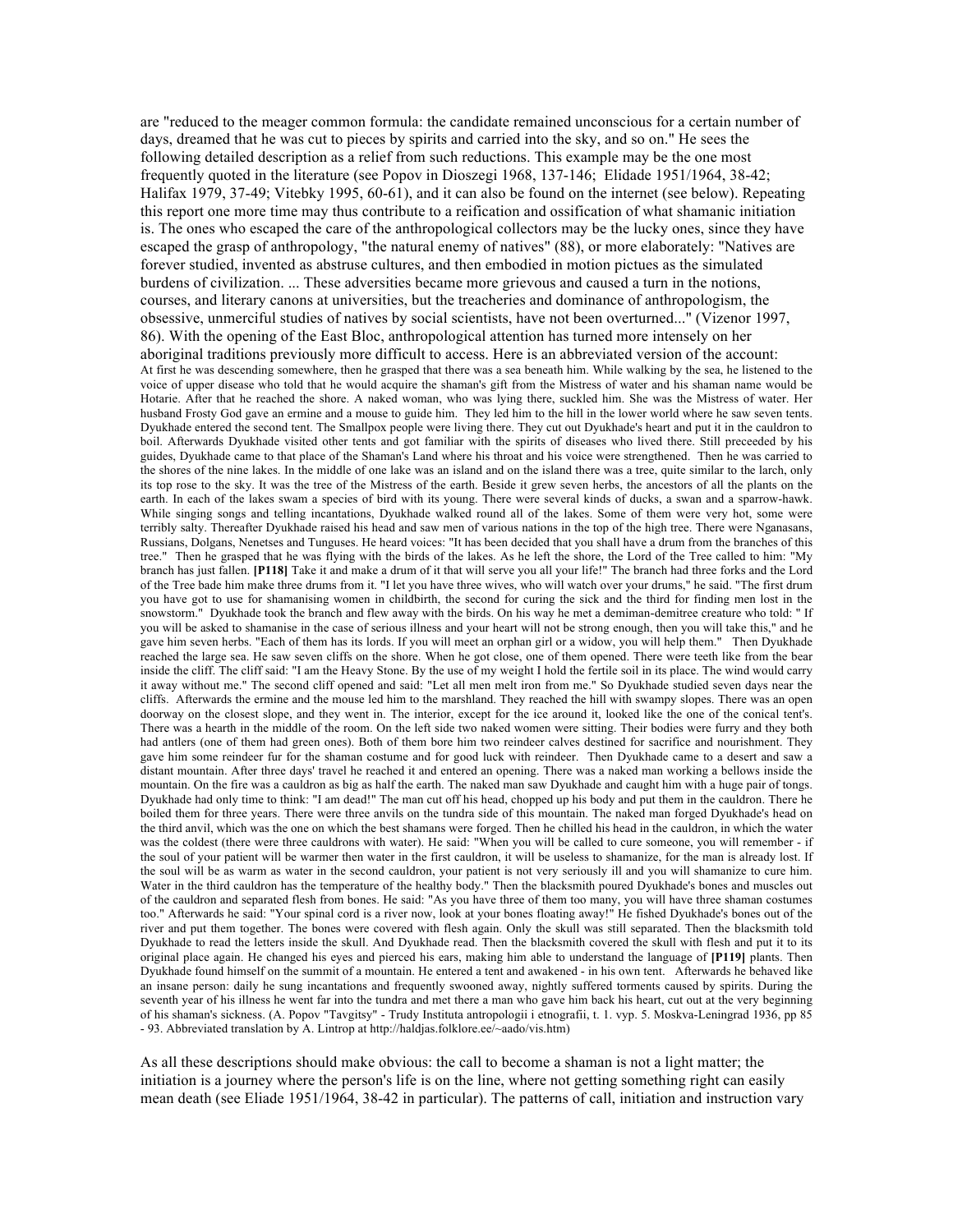from culture to culture in accordance with the form the nurturing conversation takes in a particular place (local knowledge), time, ancestry, and ceremonial tradition (See Vitebsky 1995 for a brief, comprehensive overview). However, common to all is pressure from spirits resulting in a heightened presence to them, and the imparting of healing knowledge in a way that makes it available to the personal repertoire of the initiand - the person is getting initiated into the deep knowledge of his or her culture. This is the crucial point: while this process certainly has a psychological dimension it functions, when comprehended as a whole, entirely outside of not just a psychological paradigm, but outside of the boundaries of the Eurocentered paradigmata in general. Psychologizing spirit amounts to the appropriation and containment of Eurasian ancestries. Especially since Joseph Campbell's *The Hero With a Thousand Faces* (1949) Eurocentered individuals are prone to interpret initiation in psychological terms, particularly in Jungian archetypal terms (initiation into Self). While such process has psychological validity (there is, of course, such a process as the psychological initiation into the Self archetype), it is a partial interpretation of the Eurasian indigenous process of shamanic initiation (the call from and invasion of spirits) as is, hopefully, apparent from the above statements.

An illustration of such contact with spirits can be seen in the story of Óðinn being initiated by fasting and hanging on the tree of life for nine days. While fragmentary, it clearly contains some of the elements described above for Siberian shamanism. We reasonably have to assume that Óðinn started out as the village master shaman, who later became hypostasized and patricarchalized in the course of the emergence of Eurocentered social constructions. In the following quotation Óðinn undergoes shamanic initiation, what is really there and what is *really* there, come together, the physical and imaginative, spiritual planes get aligned. He is wounded and sacrifices himself for nine long nights on the tree of life, at the center whence the female spirits Urðr, Verðandi, and Skuld renew life continuously from the sources of creation. The giant spirit of Bölthorn's son (ancestral spirit of his uncle) teaches him the shamanic song for spirit calling, he drinks the mead, the **[P120]** herbal drink of ecstasy and in-spiration, thus becoming full of spirit and being present to spirits he learns from various spirits, *ginnregin*, the mighty gods,<sup>2[2]</sup> the tools of his shamanic trade (runes, not merely letters or symbols, but images to make spirit present for shamanic work, invocations; carving runes means creating spiritual presences).

| 138. Veit ek, at ek hekk<br>vindga meiði á        | 137. I know that I hung in the windtorn tree                 |  |  |
|---------------------------------------------------|--------------------------------------------------------------|--|--|
| nætr allar níu<br>geiri undaðr Óðni,              | Nine whole nights, spear-pierced,                            |  |  |
| sjálfr sjálfum mér,<br>á þeim meiði               | Consecrated to Odin, myself to my Self above me in the tree, |  |  |
| er manngi veit<br>hvers hann af rótum renn.       | Whose roots no one knows whence it sprang.                   |  |  |
| 139. Við hleifi mik sældu<br>né við hornigi,      | 138. None brought me bread, none served me drink;            |  |  |
| nýsta ek niðr<br>nam ek upp rúnar                 | I searched the depths, spied runes of wisdom;                |  |  |
| Ipandi nam,<br>fell ek aptr þaðan.                | Raised them with song, and fell once more thence.            |  |  |
| 140. Fimbulljóð níu<br>nam ek af inum frægja syni | 139. Nine powerful chants I learned                          |  |  |
| Bölþórs, Bestlu föður,                            | From the wise son of Bölthorn, Bestla's father;              |  |  |
| ok ek drykk of gat<br>ins dýra mjaðar             | A draught I drank of precious mead                           |  |  |
| ausinn Óðreri.                                    | Ladled from Odraerir.                                        |  |  |
| 141. Þá nam ek frævask<br>ok fróðr vera           | 140. I began to thrive, to grow wise,                        |  |  |
| ok vaxa ok vel hafask;                            | To grow greater, and enjoy;                                  |  |  |
| orð mér af orði<br>orðs leitaði,                  | For me words led from words to new words;                    |  |  |
| verk mér af verki<br>verks leitði.                | For me deeds led from deeds to new deeds.                    |  |  |
| [P121]                                            |                                                              |  |  |

<sup>&</sup>lt;sup>2[2]</sup> Titchenell translates *ginnregin* as Vaner, the older layer of Norse gods or spirits, relating Óðinn's wisdom thus to the deepest and more clearly woman-centered base of Norse mythology (with Freyja as the great goddess and primal shamanic spirit).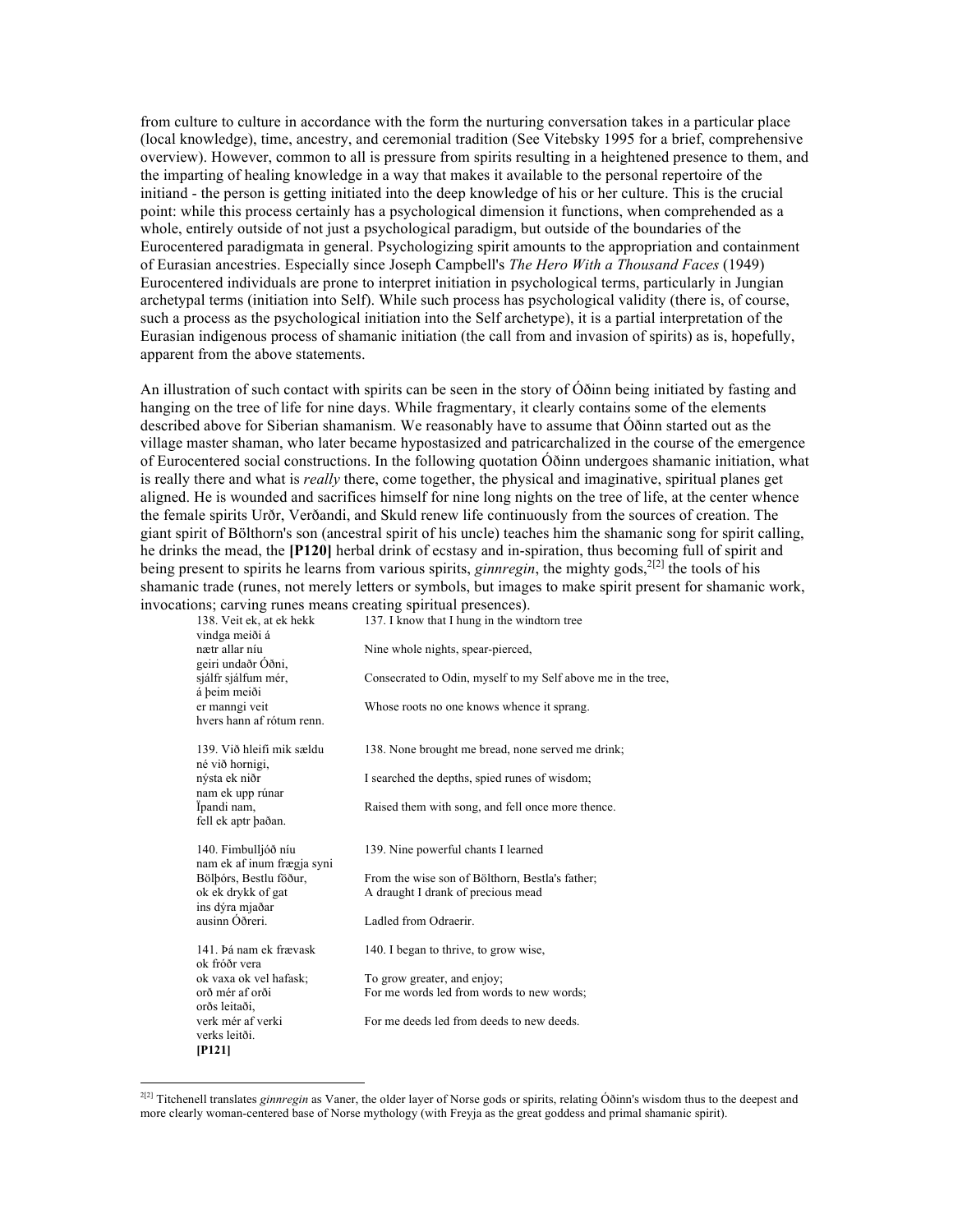| 142. Rúnar munt bú finna | 141. Runes shall you know and right read staves. |
|--------------------------|--------------------------------------------------|
| ok ráðna stafi.          |                                                  |
| mjök stóra stafi,        | Very great staves, powerful staves,              |
| mjök stinna stafi,       |                                                  |
| er fáði fimbulbulr       | Drawn by the mighty one who speaks,              |
| ok gørðu ginnregin       | Made by wise Vaner.                              |
| ok reist Hroptr rjögna.  | carved by the hightest rulers.                   |
| (Evans 1986, 68-69)      | (Titchenell 1985, 126-127)                       |

This is one of Óðinn's shamanic journeys recorded in the Old Norse literature, where he learns what he needs for his craft. While this description seems to contain but remnants of a complete cultural practice, these ciphers direct our attention to a quality of indigenous conversation present beneath the layer of Christianized descriptions and patriarchal conceptualizations. In this nurturing shamanic conversations Óðinn consorts with spirits and feminine sources of creation, renewal, and healing. Hanging from the tree of life he has accessed the deep knowledge of his culture.

#### **Indigenous Healing**

Healing is intimately connected with *seeing*: the perception of spirits and spirits is an integral part of any healing endeavor. Without *seeing* spirit there is no healing. Understanding spiritually what is out of balance and how healing needs to happen requires *seeing*. We find this form of seeing described in *Eiríks Saga Rauða*:

Slógu þá konur hring um hjalling, en Þorbjörg sat á uppi. Kvað Guðriður flá kvæðið svá fagrt ok vel... Spákonan þakkar henni kvæðit, *ok kvað margar þær náttúrur nú til hafa sótt ok þykkja fagrt at heyra, er kvæðit var svá vel flutt.*

The women then cast a circle round the ritual platform on which Thorbjörg seated herself. Then Gudrid sang the songs so well and beautifully... The völva gives thanks for the song to her and said many spirits have come to us and are charmed by what they hear as the song was sung so beautifully. (Jones 1961, 136)

The calling of the spirits is done by means of *varðlokkur*, the spirit song, which has a similar function to the drumming and inspired singing or chanting in other Eurasian shamanic traditions (*varðlokkur* is oftentimes translated as magic song, *Zaubergesang*; *warlock* is a related word; *vörðr* is soul, *fylgja*, the familiar spirit who follows, the spirit of the home and hearth, guardian spirit; *lúka* is what encloses the spirits, binds them). It is the power and beauty of the song that brings the spirits. The völva cannot do her *seeing* and prophecying without the spirits being present.

**[P122]** The various techniques of spirit calling have led many to interpret indigenous spirituality in terms of the dichotomous pair immanence - transcendence used in religious discussions of "major religions," for example. However, this represents, I believe, a fundamental misunderstanding of native beingknowing, where even the term "spirituality" creates a division reflecting more the impact of Eurocentered thinking and splitting than the practice of native realities: spirit is everywhere, spirituality is everywhere, everything is spiritual. Everything is immanent, spirit is immanent, not separate or transcendant (immanence and transcendence are more like poles on a scale with many thick and thin places of connection inbetween). While there are all kinds of aspects and levels to this, and while our awareness of these various presences and aspects may be clear or clouded, all these aspects and beings are nonetheless present to indigenous beingknowing. By contrast, the dissociated mind needs to transcend in order to conceptualize or even reach any of these aspects that are immanently present to the indigenous or primal or natural mind, when in balance.

Such immanent worldview can be found even at the roots of the Eurocentered traditions. (Historically, they first turned against their own indigenous roots, and subsequently projected this shadow material out; this led to all the colonial and genocidal violence against indigenous people.) We can trace it clearly in someof the central concepts: Within the oldest layers of the Indo-European traditions we find healing, holy, and wholeness all as aspects of such an immanent world view.

IE\**kai-lo-*, which occurs in Goth *hailjan,* OE *hælan*, OHG *heilen*, and OBulg *celjo*, all of which mean "to heal." What is expressed most directly through these terms, however, is not just the establishment of a vague state of "health" or "well-being" but more precisely a state of "wholeness, totality, completion," as shown in the nominal and adjectival formations from this root, such as Goth *hails*, ON *heill,* OHG *heil*, and OBulg *cel*, all of which mean both "healthy" and "whole"... So desirable was this state of wholeness thought to be that two common IE formulaic greetings and toasts express the wish that the one addressed may be "whole." Such a state of well-being and wholeness might be lost through injury or disease, whereupon the healer's task was to restore it. (Lincoln 1986, 100) The centrality of this concept of healing is apparent. Hitler turned this very understanding of *heil* through his evil genius on to the dark side; from an indigenous perspective one could venture to say that the constant everyday use of a formula in older times spoken for the sake of healing, blessing, and greeting, but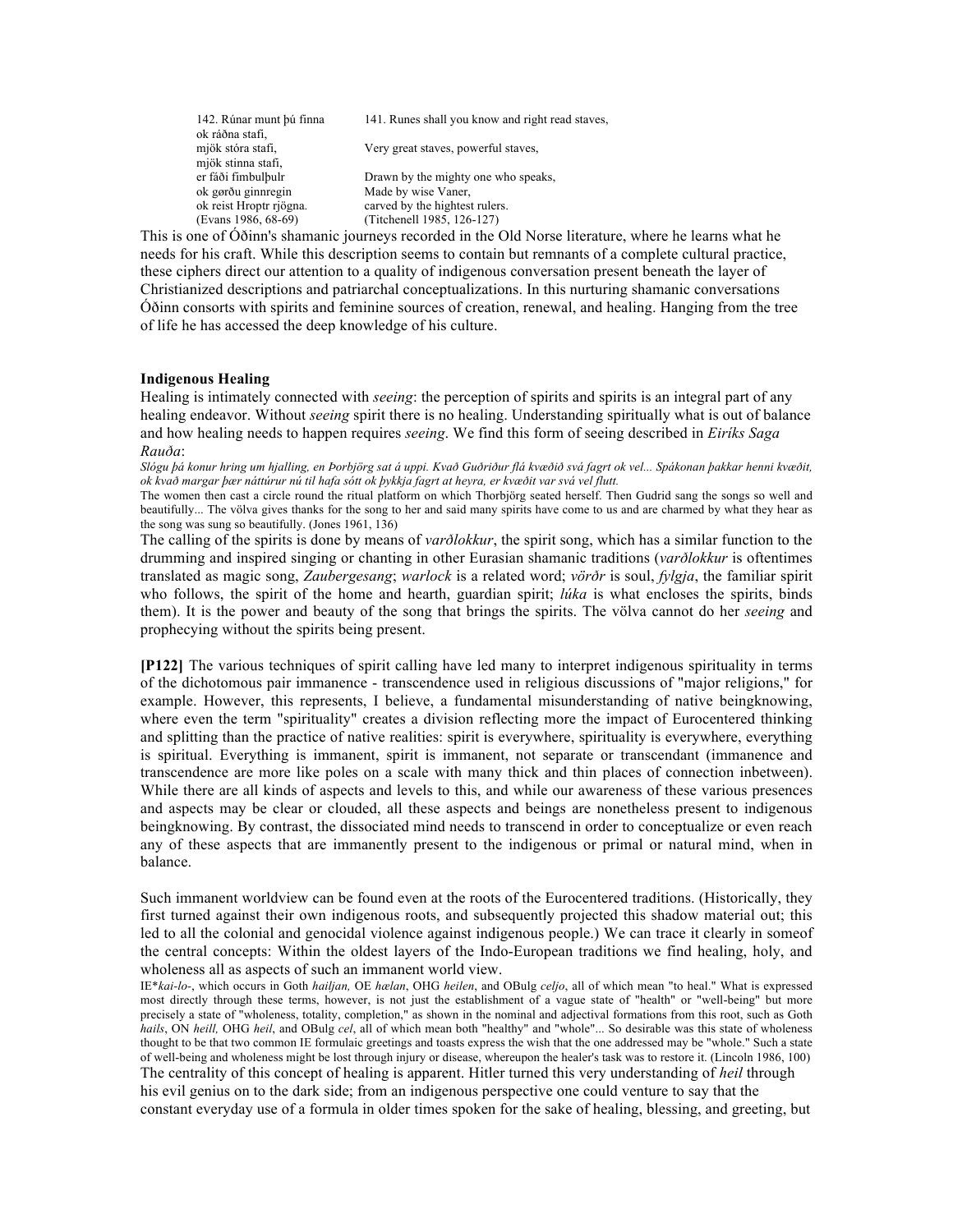now spoken millions of times every day for the sake of destruction and genocide, gave the fascism of the Third Reich a particular power and created the mass of bystanders and willing executioners so much in the public debates since Goldhagen's book. Ever since the word denoting the process of healing carries the shadows of history, and is thus collectively in need of purification and healing. Lincoln's analysis of the old Indo-European understanding of healing and wholeness identifies magic not as idle superstition, but rather as a

**[P123]** system of non-Aristotelian, homologic causality, whereby items connected to one another in a relation of underlying constubstantiality are considered capable of acting on one another. And what is more, the precise terms of these homologies are drawn from cosmogonic and anthropogonic myth. (1986, 110)

Within this worldview healing by acts of magical speech is the highest form of healing (ibid. 101). Magical speech, sacred poetry, singing, chanting are part of this evocative context, in which physical accoutrements and interventions form adjuncts which would be less effective if not accompanied by the spiritual presences created through sacred sound. Many words in the Old Norse and other Eurasian indigenous traditions use terms for ceremonial endeavors that are etymologically connected to chanting (Old Norse *blót, seiðr*, Evenki *jajan*, etc.), and many words for chanting are connected with *seeing* (even the English 'singing' is). (Another important complex consists of the words for knowing, the-one-who-knows, and *seeing*.)

#### Lincoln concludes his discussion of "magical healing" by saying

In considering the IE (Indo-European, JWK) vocabulary for the act of healing I noted that one term commonly used in this context, \**kai-lo-*, signified "wholeness, integrity." It now becomes apparent just how awesome a task the production or restoration of such integrity must be, for it is not just a damaged body that one restores to wholeness and health, but the very universe itself. I also noted that the verb used to denote "healing," \**med-*, stressed the knowledge and authority that enabled a healer to create proper order in an ailing patient. The full extent of such knowledge is now revealed in all its grandeur: the healer must understand and be prepared to manipulate nothing less than the full structure of the cosmos. (Lincoln 1986, 117/8)

*Kailo* and *heill* are terms that need to be understood in a communal frame of mind which includes humans, ancestors, animals, plants, and others. To conceive of them or of *friðr* (peace or Great Peace) as individualistic pursuits (analogous to the "pursuit of happiness") means not seeing the obligations which weave the individual's contribution into the communal fabric. Such weaving has its origins in the place from which the possibility of healing and balance emanate: creation and creation story. Óðinnfasting on the tree of life puts him at the center of anthropogenesis where he receives crucial instructions for his way as a shaman or *seiðmenn*. The following story from Snorri's *Prose Edda* (Sturluson 1987) speaks to the centrality of healing and in-spiration emanating from the oldest layers of the story of the people. The literature commonly talks about the mead of inspiration or the mead of poetry, however, as we have seen previously, to be in-spired by poetic song is making the spirits present, is becoming present to them. Such poetic inspiration is not just seeing, but also the foundation of healing, of manipulating the structure of the universe through the power of the magic words chanted. Of course, the power of such tremendous **[P124]**  manipulation is not the shaman's, but that of the spirits; the power of the shaman is the capacity of *varðlokkur*, spirit calling, and then the skill of his spirits traveling to where they must go for *seeing* and healing (the intensification of indigenous presence); the rest is the grace of spirit(s).

The story of Óðinn's recovery of the mead that is given below, illustrates a variety of things important in shamanic work: we read about shapeshifting, wrestling with spirits, the recovery of medicine, and a spirit which has been held by illegitimate owners, spirit journey. Remembering that magical speech is the highest form of healing the significance of the rescue of the source of such magic from thieves and murderers becomes evident. It is important to notice how the nature of the medicine of the mead changes as the story unfolds from creation: from the power of truce between two groups of spirits (the Vanir and the Æsir) to poetic in-spiration from one group of spirits only (the Æsir; Indo-Europeanization is thus strengthened).

The mead Óðinn recovers by means of his shamanic work is spiritually of eminent importance: Its origins lie with the truce between the Æsir and Vanir groups of gods/goddesses or spirits. They had spat into a vat to seal the agreement, and then decided to create the wisest of humans, Kvasir, $3[3]$  out of it. Kvasir travelled

 <sup>3[3]</sup> 'Kvasir' is an interesting word: It is connected to Norwegian *kvase* and Russian *kvas*, denoting the fermented berry drink created through the communal chewing of the berries which were then spat into a vat. The mead of the skalds, the Old Norse poets, is also known as *kvasis dreyra*, Kvasir's blood (De Vries 1977). English 'quash' and German (dialectical) *quatschen* are related. The latter word leads me to surmise an interesting etymology for this word, which can also mean 'to talk nonsense, to babble': talk in-spirited by the mead, by *kvase*, was increasingly considered nonsense, as it became unintelligible as people lost their ongoing and ceremonial presence to the world of spirit(s) - what people claimed to come from that world was increasingly considered *Quatsch* or nonsense,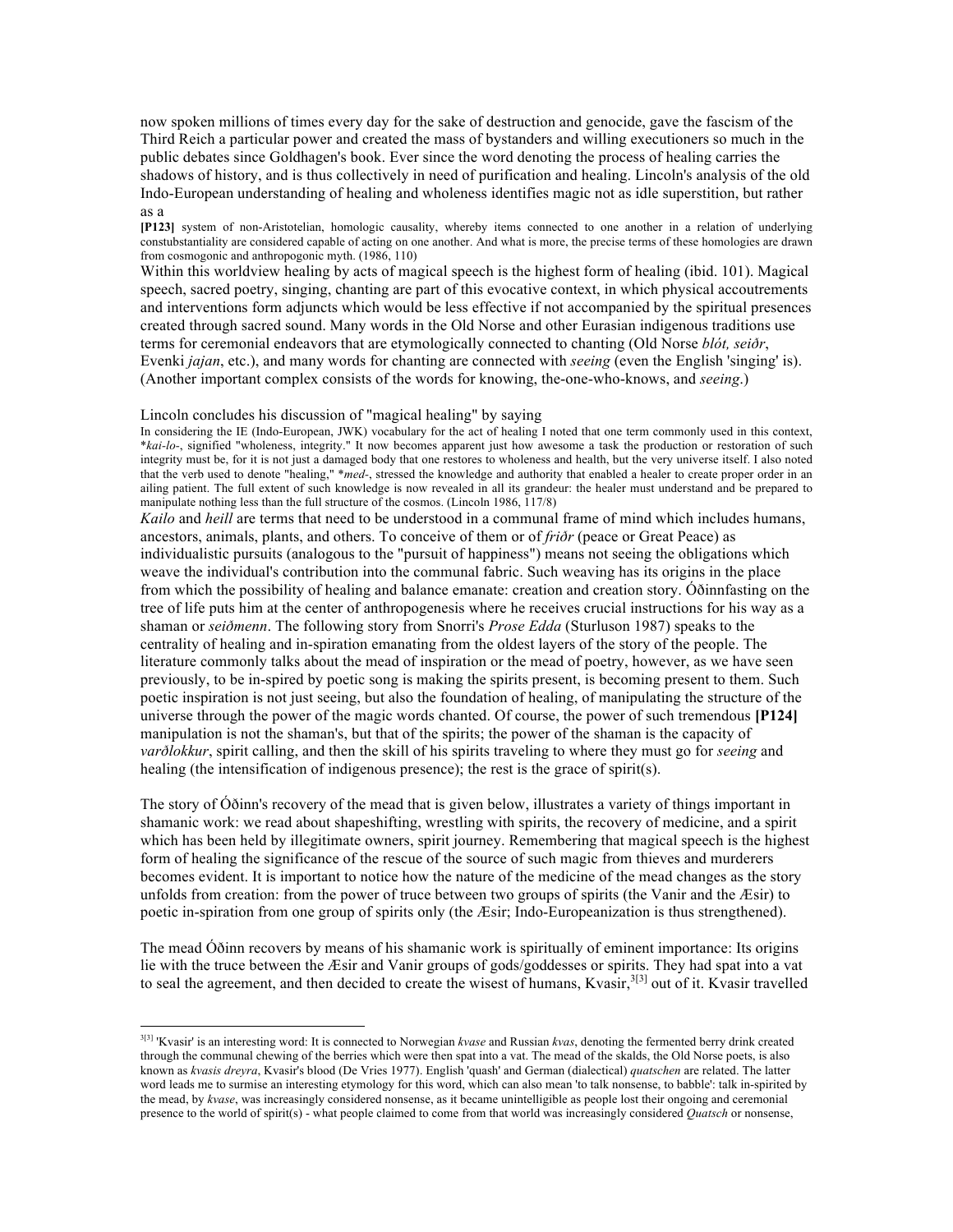through the world teaching his wisdom. He was killed by dwarves who preserved his blood, mixed with honey in three containers. The mead was passed on as recompense for the drowning of a giant. His son kept the mead putting his daughter in charge of it. This medicine, which was ceremonially created by the Æsir and Vanir spirits, and which became manifest in the wandering wise person Kvasir, then gets rescued by Óðinn during a shamanic recovery process, but changes its character significantly in the process - instead of being medicine mediating and balancing between the Æsir and Vanir spirits it now ends up in the possession of the Æsir as the mead of poetry (poetry is also known as Kvasir's blood), from the seal of truce making between two aspects of spirits it turns into the in-spiration from **[P125]** and for one group of gods and goddesses; the magic of healing words and inspired song is now in the hand of the Æsir, spirits of Indo-European cultural context:

Óðinn told him his name was Bölverkr ("worker of trickery or evil"); he offered to take over the work of nine men for Baugi ("the bent one"), and stipulated as his payment one drink of Suttungr's mead (Suttungr is probably "heavy with drink"). Baugi said he had no say in the disposal of the mead, said that Suttungr wanted to have it all to himself, but he said that he would go with Bölverkr and try whether they could get the mead. Bölverkr did the work of nine men for Baugi during the summer, and when winter came he asked Baugi for his hire. Then they both set off. Baugi told his brother Suttungr of his agreement with Bölverkr, but Suttung flatly refused a single drop of the mead. Then Bölverkr told Baugi that they would have to try some stratagems to see if they could get hold of the mead, and Baugi said that was a good idea. Then Bölverkr got out an augur called Rati ("drill, augur") and instructed Baugi to bore a hole in the mountain, if the augur would cut. He did so. Then Baugi said that the montain was bored through, but Bölverkr blew into the auger-hole and the bits flew back up at him. Then he realized that Baugi was trying to cheat him, and told him to bore through the mountain. Baugi bored again. And when Bölverkr blew a second time, the bits flew inwards. Then Bolverk turned himself into the form of a snake and crawled into the auger-hole, and Baugi stabbed after him with the auger and missed him. Bölverkr went to where Gunnlöð ("invitation to fight", giant spirit) was and lay with her for three nights and then she let him drink three drafts of the mead. In the first draught he drank everything out of Óðrærir ("the one stimulating ecstasy"; originally the mead itself, but also the vessel containing it), and in the second out of Boðn ("vessel"), in the third out of Són (probably "blood, reconciliation, atonement"), and then he had all the mead. The he turned himself into the form of an eagle and flew as hard as he could. And when Suttungr saw the eagle's flight he got his own eagle shape and flew after him. And when the Æsir saw Óðinnflying they put their containers out in the courtyard, and when Óðinncame in over Ásgarðr (the home of the Æsir) he spat out the mead into the containers, but it was such a close thing for him that Suttungr might have caught him that he sent some of the mead out backwards, and this was disregarded. Anyone took it that wanted it, and it is what we call the rhymester's share. But Óðinngave Suttungr's mead to the Æsir and to those people who are skilled at composing poetry. Thus we call poetry Óðinn's booty and find, and his drink and his gift and the Æsir's drink. (Sturluson 1987, Skaldskaparmal, 63-64)

This seems to be a very old shamanic story that finds clear resonances within the Eurasian complex, for example, in the *Rig Veda* of 1200-900 BCE: Here Indra, in the form of an eagle or with the eagle as helper spirit, steals the elixir of immortality, soma (which Wasson [1968] identifies with the fly agaric mushroom), the plant spirit of in-spiration and *seeing*. Verse 4.27.5 offers an interesting conjunction between "overflowing cow's milk, the finest honey, the clear juice" (all presumably words connoting soma; see Wasson for **[P126]** extensive discussions), which, by bold Indo-European generalization, brings Óðr, the drink of in-spiration, to the milk the primal cow Auðumla offers as nourishment. Modern Icelandic óður (adj.) means not just "furious," but also crazy and mad, which originally presumably would have been the "madness" of spirit possession or religious trance of in-spiration. Doniger O´Flaherty (1981, 128) comments that "Soma is the 'fiery juice', simultaneously fire and water", and Auðumla feeds the primal giant spirit Ymir who was born at the place from which the world arises, *Ginnungagap*, the conjunction of fire and ice (cf. *Gylfaginning*, Sturluson 1987). Óðrærir is commonly translated as mead (German *Met*), considered the oldest spiritual drink; it is the drink of fermented honey (but also berries<sup>4[4]</sup>), and a word which points to an old connection between Indo-European and Finno-Ugric cultures: Saami *miehta* (originating from Proto-Finno-Ugric of ca. 4000BCE; Sammallahti, 1998, 119), Finnish *mete*, etc. are related to the Pre-Aryan Indo-European language layer. In the words soma, mead, and óðrærir we find a constellation of the primal forces of creation, spiritual seeing, renewal, mantic poetry, nourishment from the center of creation and spirit(s), as well as atonement and peacekeeping.

The discussions of varðlokkur, kailo, and the mead of in-spiration serve to show that what so many of Euro-centered mind are looking for in Native American and other indigenous traditions can truly be found in their own roots, e.g. the Germanic-Nordic traditions. Healing is not a mere technology, but a spiritual activity which, while using certain pragmatic interventions such as herbs, is embedded in the deep structure

while before it had been the wisdom of Kvasir. (Just as the seeresses of the Delphic oracle increasingly appeared to babble nonsense, thus "necessitating" the interpretation by men, and resulting in the patriarchal control of intercourse with spirits.)

 $4(4)$  It is beyond the scope of this article to display the rich web of connections in its entirety. However, it is worth mentioning that the berry, especially in its form as elderberry (*Hollunder*) is also the sacred blood from the female spirit or goddess (*Frau Holle*), and that we find lines leading us back into the Nordic culture at the times of Old Europe (cf. Gimbutas 1999).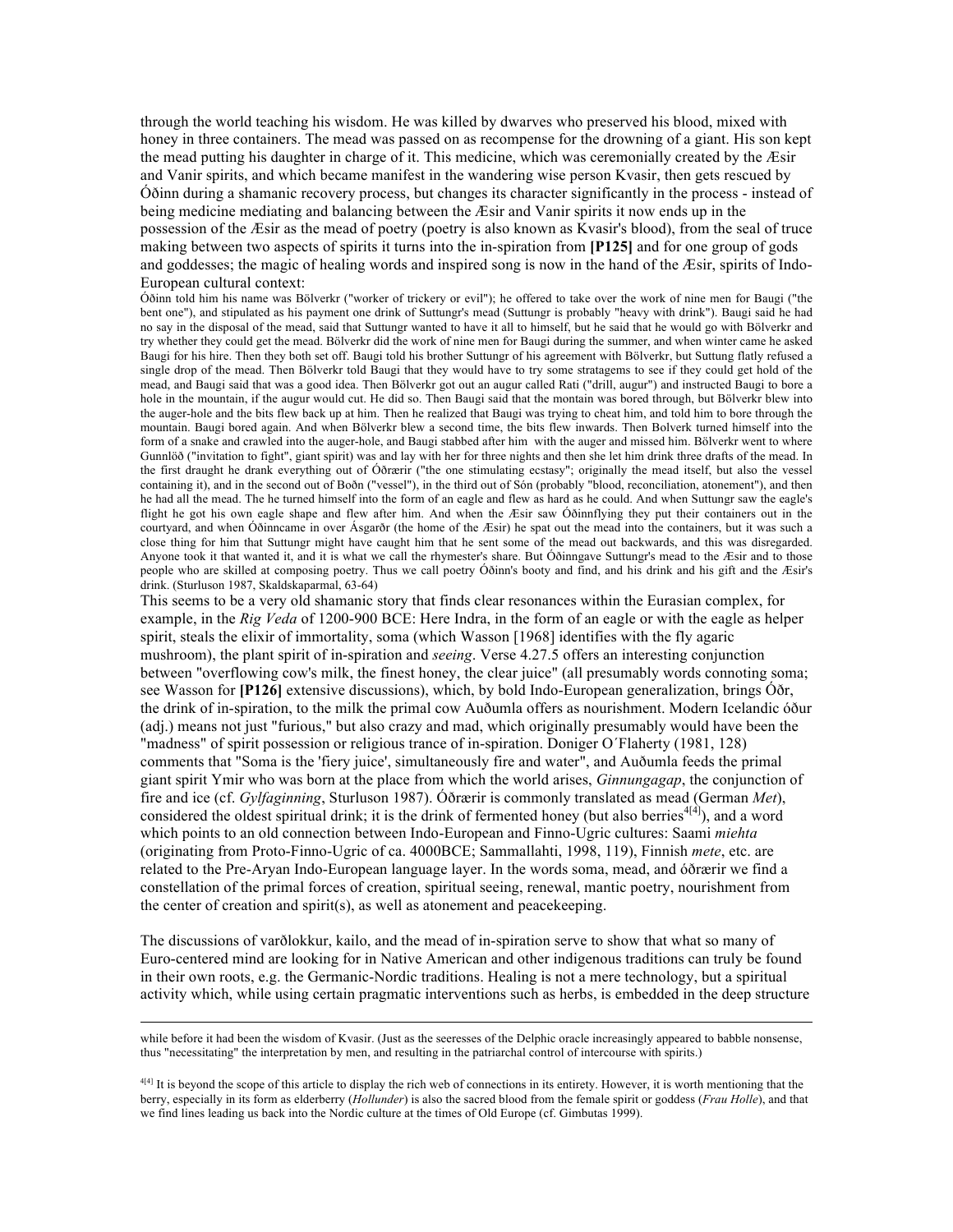of cultural beingknowing and the prerequisite initiations and lifeways. In my case healing can and needs to arise from the place where the Old Norse ancestors were created into their precise cultural identity. Just as it does for Native American tribes and other indigenous peoples. LaPena (1999, 18) comments beautifully: The elders "learn the earth's secrets by quietly observing. It is a secret language called knowledge that releases the spirit from stone and heals by tone of voice and by changing sickness into elements that flow instead of blocking life." This is what it means to follow our original instructions in a particular place and time. "Sacred names, dreams, and visions are images that connect the bearer to the earth; shamans and other tribal healers and visionaries speak the various languages of plants and animals and feel the special dream power to travel backward from familiar times and places" (Vizenor 1981, XVII). This is what the völvas, the seeresses, and the seers of the Nordic Germanic traditions did and do. The importance of the connection between language and place is described by Pinkson (1995, 127) based on his initiations into the Huichol tradition:

The original language of the people indigenous to a specific area on Mother Earth's body grows directly out of the land itself. The vibratory essence of the natural forces in a given area grow upward from the bowels of the land and surrounding elements to form the plant life and vegetation of that area. The indigenous people live, eat, and breathe these natural elements. They die back into them and new generations birth back out again in the passage **[P127]** of generations. The land literally teaches them how to live in harmony with it through this ingestion process. They take it into their bodies. It "speaks" to them. Then it comes out of their mouths as language. They speak the vibrations of that land. Their language and creation myths are embodied vehicles for for the wisdom of that place. I could now understand why maintaining the original language of indigenous people is important not just to their survival but to all of humanity. Original languages contain within their vibratory sturcture the operating rules for how to live in their home territory in a harmonious manner. The indigenous language is a *nierica* [gateway, JWK] by which to access the intelligence of place. Lose the language and you lose its vital instructions about right relationship.

This visionary insight finds its reflections in the Nordic Germanic indigenous traditions where the power of the word arising from the lands is used in spells and runes, where the language of the *Poetic Edda* speaks an ancient wisdom from creation. But this statement does something else also: It clearly identifies the initiatory challenges for those who no longer live in the place of their ancestors, who have forgotten their language, and who may now live in places where the indigenous language has disappeared eating food that predominantly is not indigenous to their area of residence.

#### **The Loss of Initiations**

A dramatic and succinct description from Leslie Marmon Silko's book *Ceremony* (1977, 132ff.) captures the rise of the Eurocentric story out of its Indo-European origins. Her use of the words "witch" and "witchery" is clear: it refers to the working of evil and imbalance. In its origins (Indo-European root *weik-*) it had religious connotations, the working of magic. These and similar words originally seem to have been rather neutral, although always holding the potential not just of good, but also of abuse of magical powers; however, the predominant identification of such words with evil and the devil clearly seems to be a consequence of the rise of Christianity. Before awareness of the medieval European witchhunts had a chance to infuse Native American use of the English language, workers of excess and evil were frequently called "witches" in Indian vernacular, thus assuming the Christian, pejorative use of the term. The word evil is connected to the Indo-European root *upo* and *upelo-*, meaning: exceeding the proper limit. And it is this that Silko talks about: It is the story of imbalance, the story of certain aspects of being exceeding their proper limit. It is in this sense that the sustained, thus pathological, dissociation of the Euro-centered endeavors from their balancing aspects can be understood as evil. (During the more than 20 years since the publication of *Ceremony* the word "witch" has re-established in pagan discourse as a positive and affirmative term.)

Long time ago in the beginning there were no white people in this world **[P128]** there was nothing European. And this world might have gone on like that except for one thing: witchery. This world was already complete even without white people. There was everything including witchery.

Then it happened. These witch people got together. (...)

They all got together for a contest the way people have baseball tournaments nowadays except this was a contest in dark things. (...)

Finally there was only one who hadn't shown off charms or powers. The witch stood in the shadows beyond the fire and no one ever knew where this witch came from which tribe or if it was a woman or a man. But the important thing was this witch didn't show off any dark thunder charcoals or red ant-hill beads.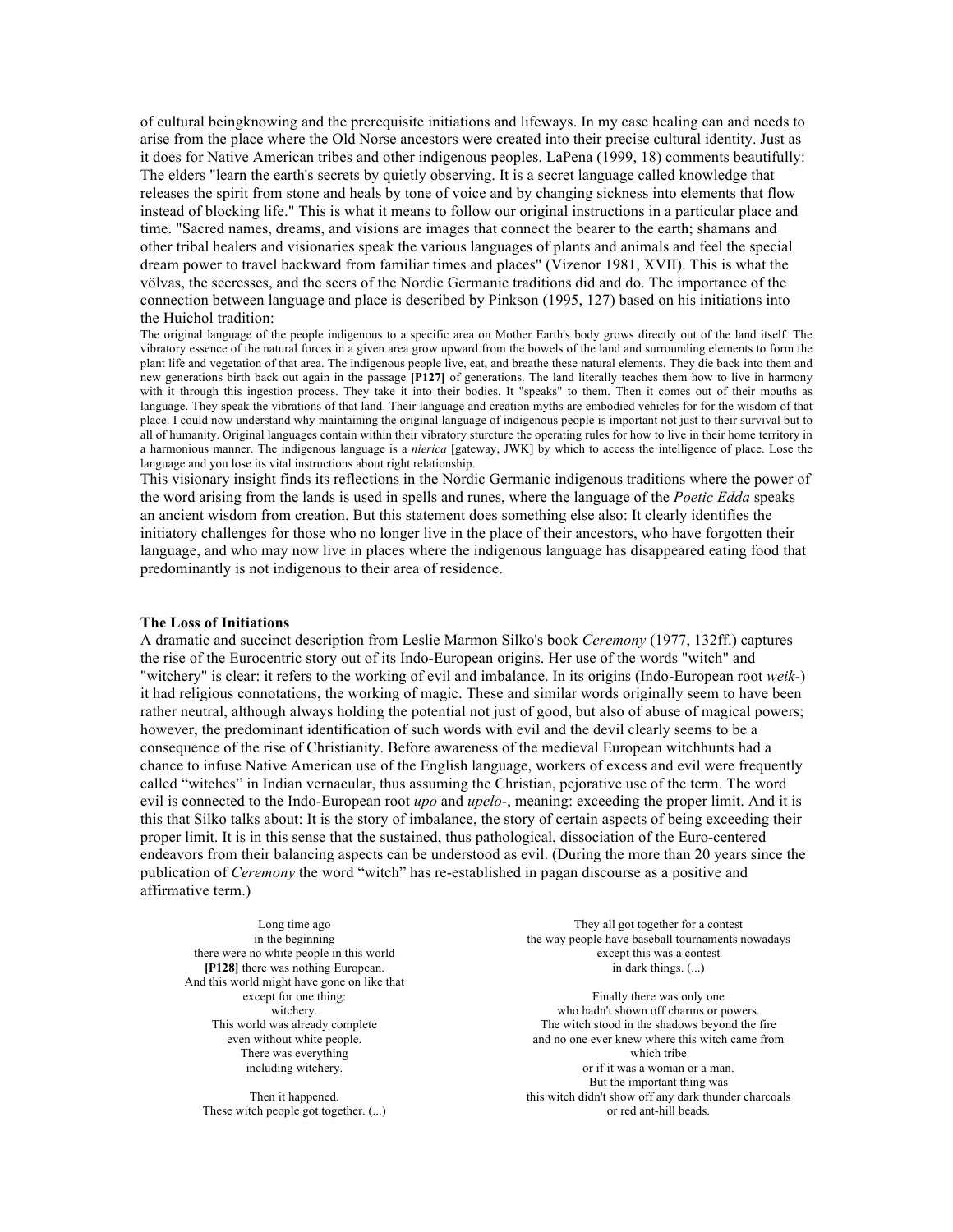At first they all laughed but this witch said *Okay go ahead laugh if you want to but as I tell the story it will begin to happen.*

This one just told them to listen: "What I have is a story."

*Set in motion now set in motion by our witchery to work for us.*

> *Caves across the ocean in caves of dark hills white skin people like the belly of a fish covered with hair.*

*Then they grow away from the earth then they grow away from the sun then they grow away from the plants and animals. They see no life When they look they see only objects. The world is a dead thing for them the trees and rivers are not alive the mountains and stones are not alive. The deer and bear are objects They see no life.*

> *They fear They fear the world. They destroy what they fear. They fear themselves.*

*thousands of them in giant boats swarming like larva out of a crushed ant hill. (...) Set in motion now set in motion To destroy To kill objects to work for us Performing the witchery for suffering for torment* **[P129]** *for the still-born the deformed the sterile the dead. Whirling whirling whirling whirling set in motion now set in motion.* So the other witches said

"Okay you win; you take the prize, but what you said just now it isn't so funny It doesn't sound so good. We are doing okay without it we can get along without that kind of thing. Take it back. Call that story back."

But the witch just shook its head at the others in their stinking animal skins, fur and feathers. *It's already turned loose. It's already coming. It can't be called back.*

*The wind will blow them across the ocean*

It is important to underscore that this process of the creation of imbalance is effected not with the help of shamanic paraphernalia, but by means of words, the power of words, the abuse of words, the imbalance or evil of the story - a story that inexorably grinds along, leaving many dead in its wake. The socialization of millions of people in conformity with this story of imbalance and its daily performance and reènactment as individual and cultural injunction constitute its power. As a story which pervades cultures, tribes, civilizations, and societies it cannot just be called back or counteracted with some medicine item as antidote. This requires words of balance, stories respecting proper limits, narratives healing the excessive dissociation from a self construction that acknowledges ourselves as whole and indigenous - the recovery of indigenous consciousness.

This story of the development of Eurocentrism from its Indo-European origins can be told in an alternate form using the information from scholarship which continues to be marginalized because it refuses to be part of the creation of imbalance (Silko's "witchery"). The story is, of course, a complex one with many twists and turns, multiple currents and many voices to be heard. What I present in the following paragraphs is a mere outline of some of the major shifts that are relevant for the discussion of healing and cosmology.

--- I postulate that the various Indo-European peoples had, at one point in their histories, an understanding or ideal of balanced living, a detailed understanding of their place in the cosmos and its cycles based on detailed ecological understanding, and reflected in their stories and communal ceremonies. The remnants of such understanding are reflected in etymological and other analyses, such as the ones provided from Lincoln above. We can possibly see them most clearly in the images of the tree of life, the anthropogenesis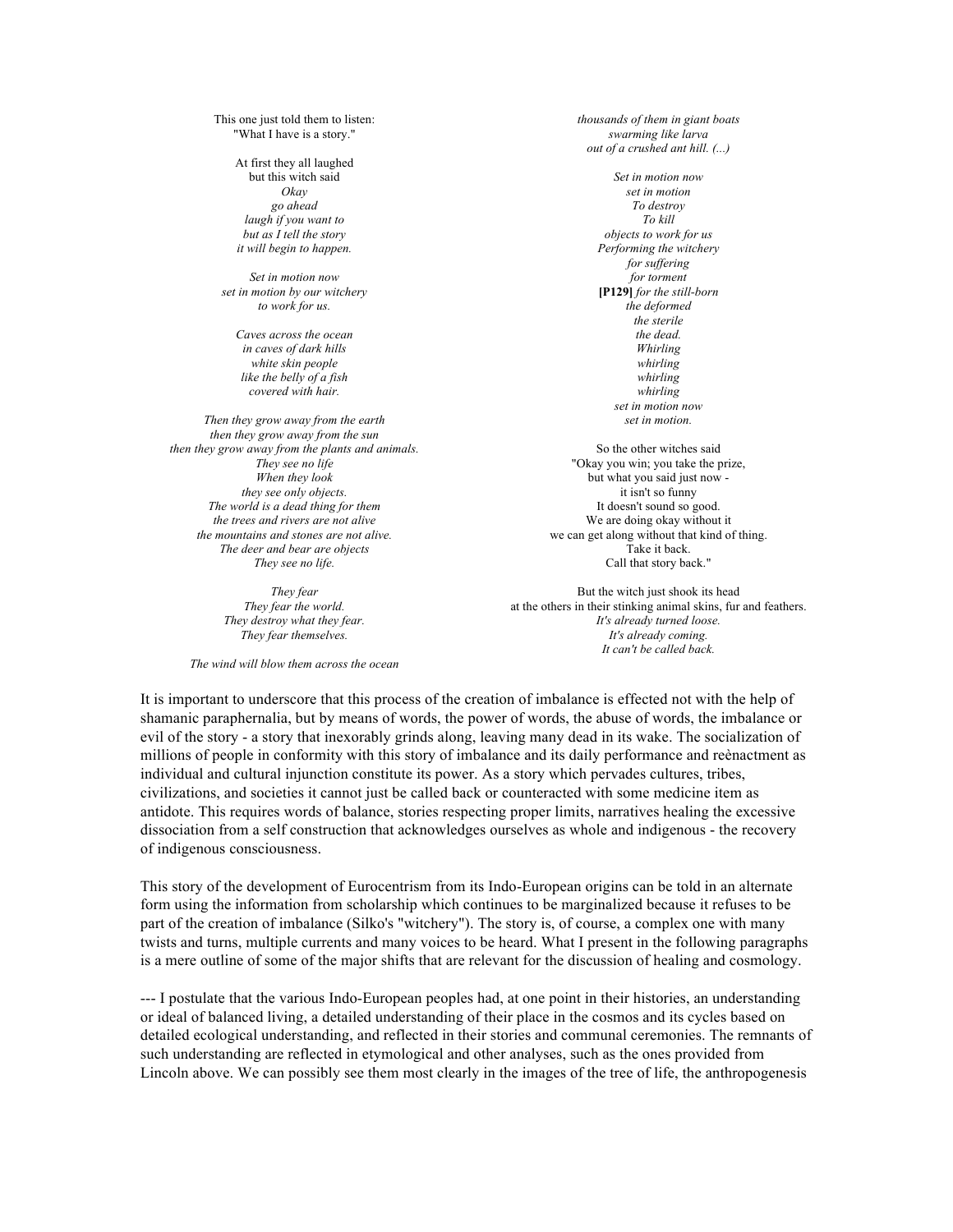beginning with the nurturing cow Auðumla, and the presence of the feminine in the oldest **[P130]** stories preserved.<sup>5[5]</sup> How and why these peoples changed from a cultural practice of balancing themselves with each other and their environment to a cultural practice of invasion and patriarchy (ultimately linear progress) remains mysterious, as Gimbutas achnowledges when she states that "this is a very serious question archaeologists cannot answer yet, but we can see that the patriarchy was already there around 5,000 B.C." (n.d., 17). It is reasonable to assume that these oldest Indo-European layers had cultural practices similar in ideology and practice to those who have retained their indigenous ways to this day, although the specifics of their socio-cultural practices were, of course, unique in accordance with their location, specific histories, and local indigenous science inquiries.

--- According to Gimbutas, beginning at about 4300 BCE the earliest inhabitants of Europe, the "civilizations of Old Europe" become Indo-Europeanized as three waves of Kurgan invasions effect a blending between the indigenous and indo-europen populations. The matristic, matrifocal or matriarchal cultural practices become obliterated in the process as the indigenous peoples are destroyed or assimilated. (In the Nordic-Germanic stories this is reflected in the conflict between the Vanir and Æsir resulting in partial cultural assimilation, the increasing importance of Óðinn and the lessening importance of Freyja and other Vanir goddesses and gods.) We observe the rise of patriarchy, hierarchy, abstraction, dissociation, as well as increasingly larger scale violence and invasions. Healing now becomes an endeavor increasingly shifts into masculine, priestly contexts, with rigidly ritualized forms eclipsing shamanic *seeing* and inspiration; some of the original healing interventions become marginalized as woman's work as patriarchal forms of dominance gain strength. The Eurocentered medical sciences find their origin in Greece during the 5th century BCE with Hippokrates.

--- The rise of monotheistic Christianity through its appropriation of the shamanic Jesus figure and the alliance between Christianity and the Roman Empire in 390-391 by Constantine constitute a major turning point toward increased patriarchal power and the rise of Eurocentrism. The descriptions in Tacitus' *Germania* (ca. 98; 1967) reflect the relationship between the "barbarous," indigenous Germanic (and other) tribes north and east of the Roman Empire from the viewpoint of "civilized" Rome. "They even think that there is a prophetic quality in women, and so they neither reject their advice nor scorn their forecasts" (67). With the end of the East Germanic and Slavic migrations, and the formation **[P131]** of various royal empires (Ostrogoths, Visigoths, Francs, etc.) anything resembling communal tribal or indigenous practices disappears rapidly in most of Europe as Eurocentrism progresses in the form of Christian missionization and colonization. The reign of Charlemagne (crowned as emporer in 800) represents a major shift, most apparently with the felling of the world tree Irminsul and the massacre of 30,000 Saxons refusing conversion to Christianity in 772 CE (Gimbutas 1999, 190).

--- The oldest Nordic-Germanic knowledge about indigenous balanced living is recorded in sacred places, rock carvings, monuments, and artefacts accessible to the practice of indigenous science (cf. Kremer 1996). Most of what we know verbally is written down by Christians *after* Iceland's voluntary conversion to Christianity in the year 1000 (with Snorri Sturlusson, 1178/9-1241, as central recorder and interpreter). Other written sources can be found in poetry, inscriptions, place names, folk customs, fairy and folk tales, as well as language etymology (the work of the Grimm brothers is seminal in this regard). Just as indigenous peoples have been identified as the Other, their practices getting reified in the process, so have the pre-Christian traditions been reified and safely othered under the gaze of the various Eurocentered human sciences (creating a textual and artefactual museum of Nordic-Germanic self-otherness equals to the dissociation from its origins, thus obscuring the potential of balanced cultural practices within an indigenous Nordic-Germanic worldview). In the oldest writings, healing practices are usually merely alluded to, either because the recorder was no longer initiated or because initiation prohibited the

<sup>&</sup>lt;sup>5[5]</sup> Within the Euro-centered frame of mind exists a strong tendency to read words like "traditional" or "indigenous" in a reifying fashion, postulating some stable, Edenic original state. While such projections of unfullfilled needs and desires may be momentarily satisfying, they reinforce the dissociative movements of progress thinking and the projective identification with indigenous peoples (making them feel our own shadow material as if it was theirs). We have to understand that whatever we are capable of identifying as beginning, original, traditional, indigenous, etc. immediately is always already imbued with history, and, whatever we manage to recover of it, we have to understand as the imaginative stories of communal truths, and *not* categorical statements of absolute truths.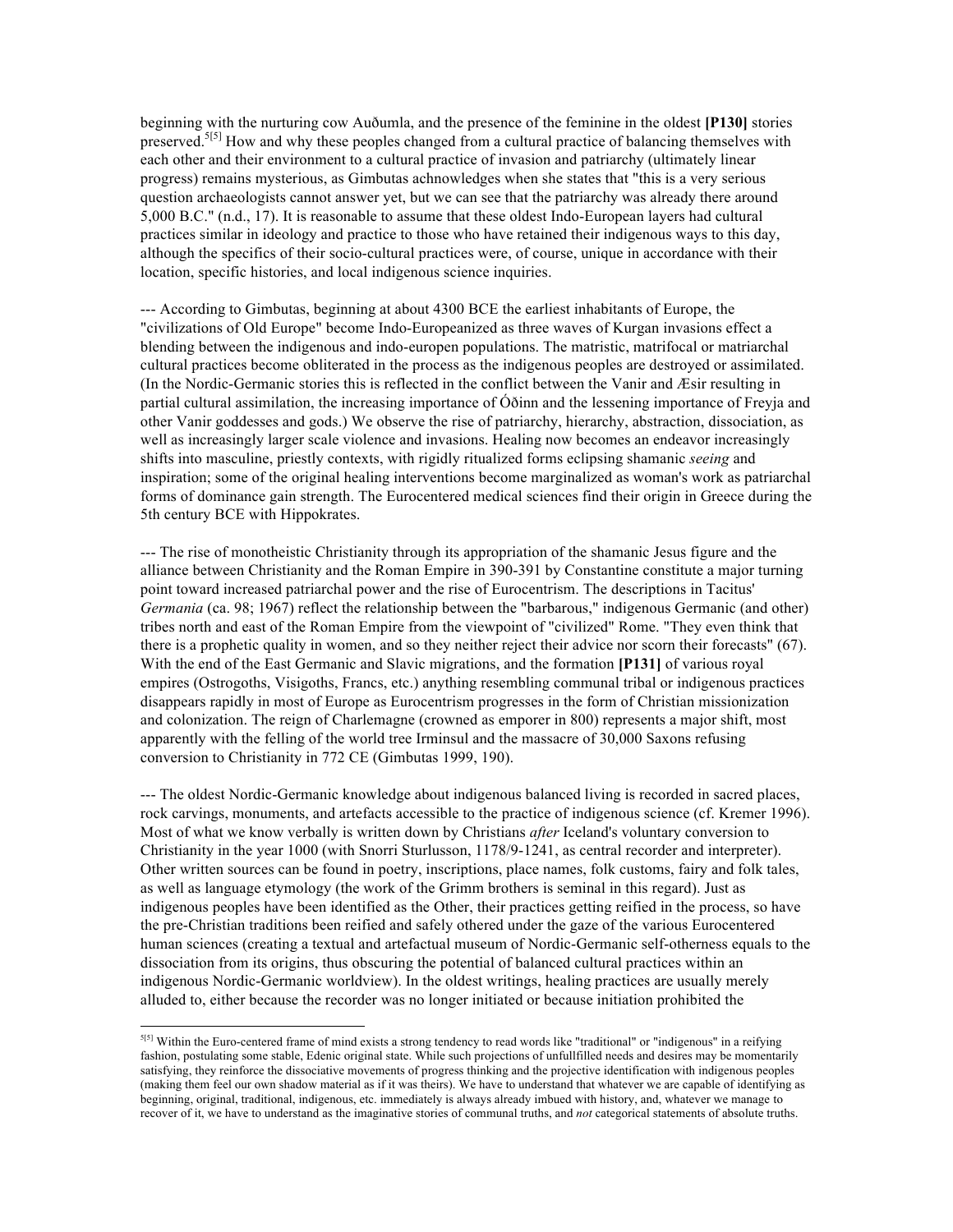dissemination of such information to the uninitiated. We find much focus on spells and the power of runic knowledge, again with an increasing tendency toward rigid ritualization under the sway of men, increasingly eclipsing women.

Beginning with the Renaissance this story becomes the story of the rise of eurocentric sciences. Anthropology can serve as a particularly good illustration for the increase in Eurocentered dissociations and splits from indigenous origins. McGrane (1989) has done an admirably lucid job of tracing the history of the relationship between euro-centered cultures and the Other, the alien, the different - an "archaeology of anthropology", so to speak. His analysis is helpful for understanding the loss of participation and presence to spirit(s) in greater detail. One of his fundamental premises is that "a culture that discovers what is alien to itself simultaneously manifests what it is in itself" (McGrane 1989, 1). He sees anthropology as an endeavor which is "fundamentally involved in the reproduction of Western society... It manifests and highlights that egocentric tendency of our Western mind to identify itself as separate from what it perceives as external to itself" (1989, 5). Using McGrane's conceptualization we can break down the process of loss of participation or loss of initiation as follows:

--- In the Renaissance (14th to 16th century) Christianity came between the European and the non-European; demonology determined that the Other, the fallen, was in need of naming, christening. Trances (and the concomitant healing practices) were seen as a practice which **[P132]** maintained the contact with demons and christianization meant the termination of such evil proceedings; killing or arrests of tribal members during ceremonies, the destruction or confiscation of artifacts (even during recent history, such as potlatch masks in Canada) are a result of this paradigm. The remaining old knowledge and practice are severely reduced during the three centuries of witchhunts, beginning around 1500. Much of the old knowledge is restricted to midwifery and herbalists. Indigenous cultural practices remain vital along "the margins" of Eurocentrism, particularly in the north and northeast (with the Baltic peoples and the Sámi people of the Arctic North the last be christianized).

--- During the Enlightenment ignorance was the fundamental coordinate around which the understanding of the Other was constituted: indigenous peoples were living with the errors of superstitution. Trances and alternate modes of healing were seen as superstitious practices which could not provide any true help or serve a healthful function. The 17th and 18th century saw the beginning of colonization.

--- The evolutionary thinking of the nineteenth century used the coordinate of time to understand natives as "primitives", or as "fossilized developmental stage" from the prehistory of European civilizations. Thus trances were conceptualized as contemporary remnants of an outmoded, primitive human potential; their usefulness was seen as superceded by medical and other sciences. The 19th century saw the height of colonialism and imperialism. Dion-Buffalo and Mohawk (1994, 33) comment that "the psychological and social foundation of this period of conquest and colonization is found in the ability to coerce the peoples of the world to accept the rules by which European politics and ideologies claimed the power to determine what is legitimate about the human experience." It is no coincidence that this was also the time in which evolutionary theories were first proposed. Epistemological and evolutionary thinking emerged out of the increasing split from the participation in the phenomena in order to understand and legitimize this dissociative logic of progress: Peoples participating in the phenomena become uncivilized with no possibility to discern truth because of insufficient dissociation. For example, Habermas (1997) makes this point clearly when he discusses the benefits and limitations of Cassirers *The Theory of Symbolic Forms*: It is the logic of progress and the process of civilization - *Aufklärung*, enlightenment - which destroys and needs to destroy the impact of participation in the phenomena, the presence to spirits, and the desire for a balanced, meaningful existence. Indigenous healing practices have been relegated to the realm of anecdotes, folklore, fairy tale, to be marginally investigated by Euro-Centered sciences outside of the major trajectory of Eurocentrism (see Kremer 1998 for details).

The process of Eurocentered progess and domination seems to impact indigenous peoples at this historical moment most significantly through a process which takes its analogy from the individual psychological process of projective identification (somebody is made to feel the shadow material of somebody else as if it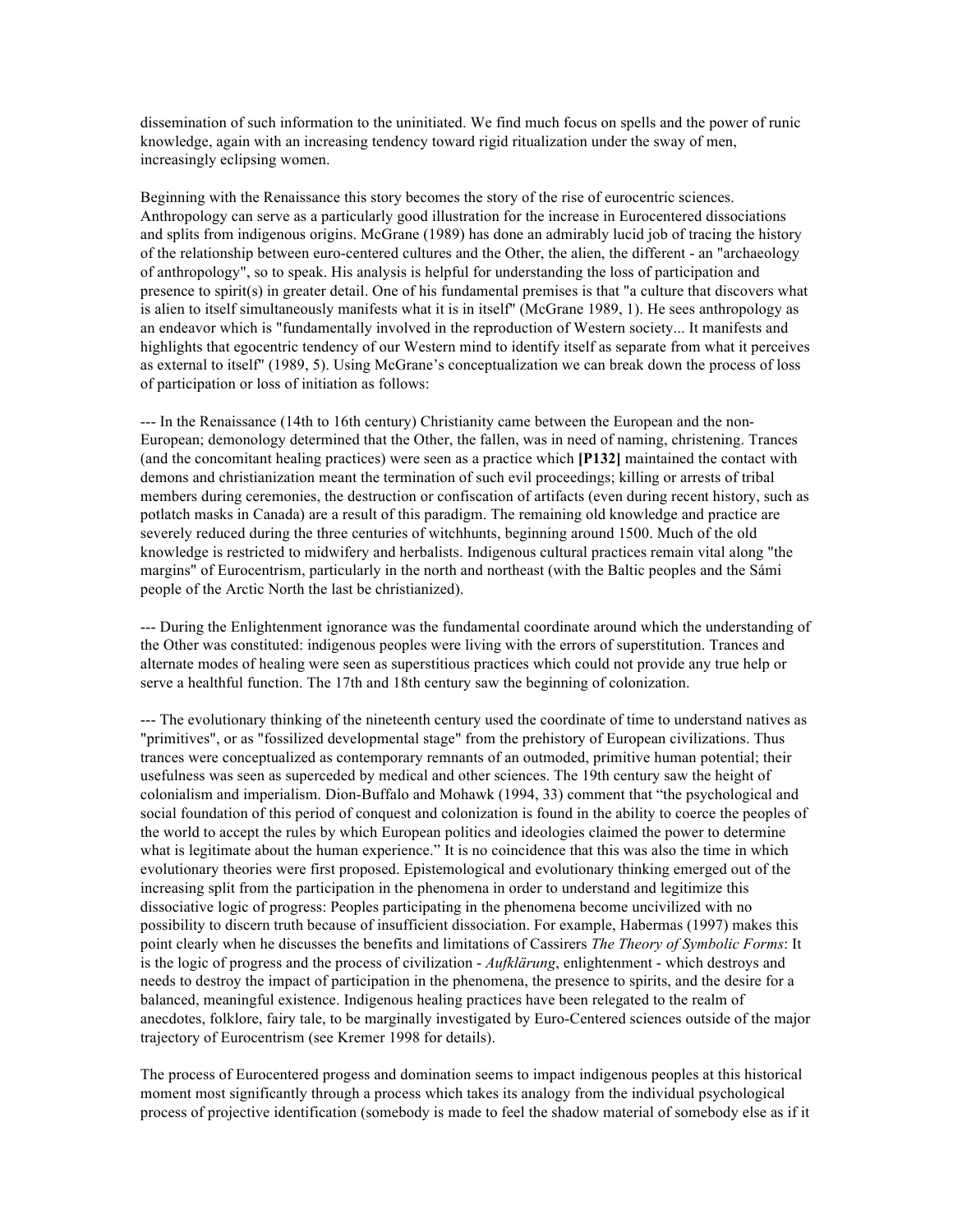were his or her own). The intra-Eurocentric denial of their own indigenous roots, the persecution of the Other in themselves (witchhunts, etc.), **[P133]** transforms the bloody and murderous colonizing forces into equally effective, albeit less physically lethal weapons: instead of killing people indigenous cultures get eradicated as natives begin to feel the bad feelings individuals constructed in Eurocentered fashion have about themselves; the devaluation of who they are pressures them to re-create themselves in the likeness of Eurocentered ideals. The ill feelings they have about themselves - expressed in the negligence of traditional ceremonies, pervasive alcoholism and violence, etc. - originated not from within themselves, but have their roots in the denial and projection of what Eurocentered minds have constructed as their "primitive," "ignorant," and "filthy" roots from which they have dissociated through the construction of so-called civilization, in contrast to the presumed savagery of their origins. Indigenous peoples carry the burden of the dissociative relationship of Eurocentered peoples to their own ancestries. They take on the such shadow material, as the following quote indicates:

Our stories help us to deal with shadow material individually and collectively; they connect the dark and the light sides of life. The predominant Eurocentered idea of goodness implies suppression and control of what is regarded as not good; this seems to be a behavioral pattern that can lead to genocide when taken to the extreme (when an extreme valuation of certain "good" traits is used as a way to scapegoat and then kill people who are seen as not sharing these traits). People of European descent are frequently surprised when their niceness is not experienced as such by Indians. I feel this particular collective delusion of what a good human being is in the European sense has become part of our collective Native American delusions leading us to participate in our own genocide. It is an individualistic and profit-centered view of humans. By taking on this image that focuses so strongly on the light side we are led to the denial of genocide, since the Native American genocide is relegated to the shadow side of the good Western person. Consequently, we do not allow sufficient knowledge that genocide is still occurring, and that perhaps we are participating in it ourselves. This reminds me of our tribal children who have been attending Western schools since contact. There they are taught inferiority, linearity, and the objectification of the universe. They internalize this today, just as I did as a child. Growing up, the racism and the notion of humanity from the perspective of Western imperialism became a part of me. I took on the identity of a victim and lost my power. This is how I have taken on the collective shadow by identifying with the self-construction of the dominant culture. How can anyone really grieve when there is the delusion that genocide is not really occurring today? (Bastien 1999)

This process of internalized colonization continues to perpetrate cultural and even physical genocide.

Another aspect of this process is captured in the following words by Silko (1977, 132):

They want us to believe all evil resides with white people. Then we will look no further to see what is really happening. They want us to separate ourselves from white people, to be ignorant and helpless as we watch our own destruction. But white people are only tools that the witchery manipulates.

**[P134]** It attempts to contain ossified, categorically identified remains of indigenous cultures in museums, universities, books, conferences - all endeavors that Vizenor identifies with the end of imagination or what has been called the nurturing conversation with all relations:

Traditional people imagine their social patterns and places on the earth, whereas anthropologists and historians invent tribal cultures and end mythic time. The differences between tribal imagination and social scientific invention are determined in world views: imagination is a state of being, a measure of personal courage; the invention of cultures is a material achievement through objective methodologies. To imagine the world is to be in the world; to invent the world with academic predicaments is to separate human experiences from the world, a secular transcendence and denial of chance and mortalities. (Vizenor 1984, 27)

Internalized colonization manifests also in ways other than alcoholism or violence:

They think the ceremonies must be performed exactly as they have always been done... That much is true... That much can be true also. But long ago when the people were given these ceremonies, the changing began, if only in the aging of the yellow gourd rattle or the shrinking of the skin around the eagle's claw, if only in the different voices from generation to generation, singing the chants. You see, in many ways, the ceremonies have always been changing. ... At one time, the ceremonies as they had been performed were enough for the way the world was then. But after the white people came, elements in this world began to shift; and it became necessary to create new ceremonies. ... Things which don't shift and grow are dead things. They are things the witchery people want. ... That's what the witchery is counting on: that we will cling to the ceremonies the way they were, and then their power will triumph, and the people will be no more. (Silko 1977, 126)

It is only under the pressures of continuing genocide that ceremonial renewal finally may disappear, and that the definitions of what is traditional or indigenous may be remade in the images developed by

anthropologists or the desperate rigid repetition of what are considered the final live aspects of a culture. However, whatever the temporary victories of genocide may be, renewal remains always possible as the land, even if abused, and the ancestors, even if neglected, continue to be present.

# **Contrasts in Healing Paradigms**

The contrasts between indigenous healing paradigms and Eurocentered approaches can be made visible by looking at how each attempts to explain how healing happens. Within indigenous worldviews healing occurs within the narrative weave of the lived culture as it unfolds imaginatively from creation. Within the Eurocentered worldview healing is researched and understood within a paradigm of Truth, of cause and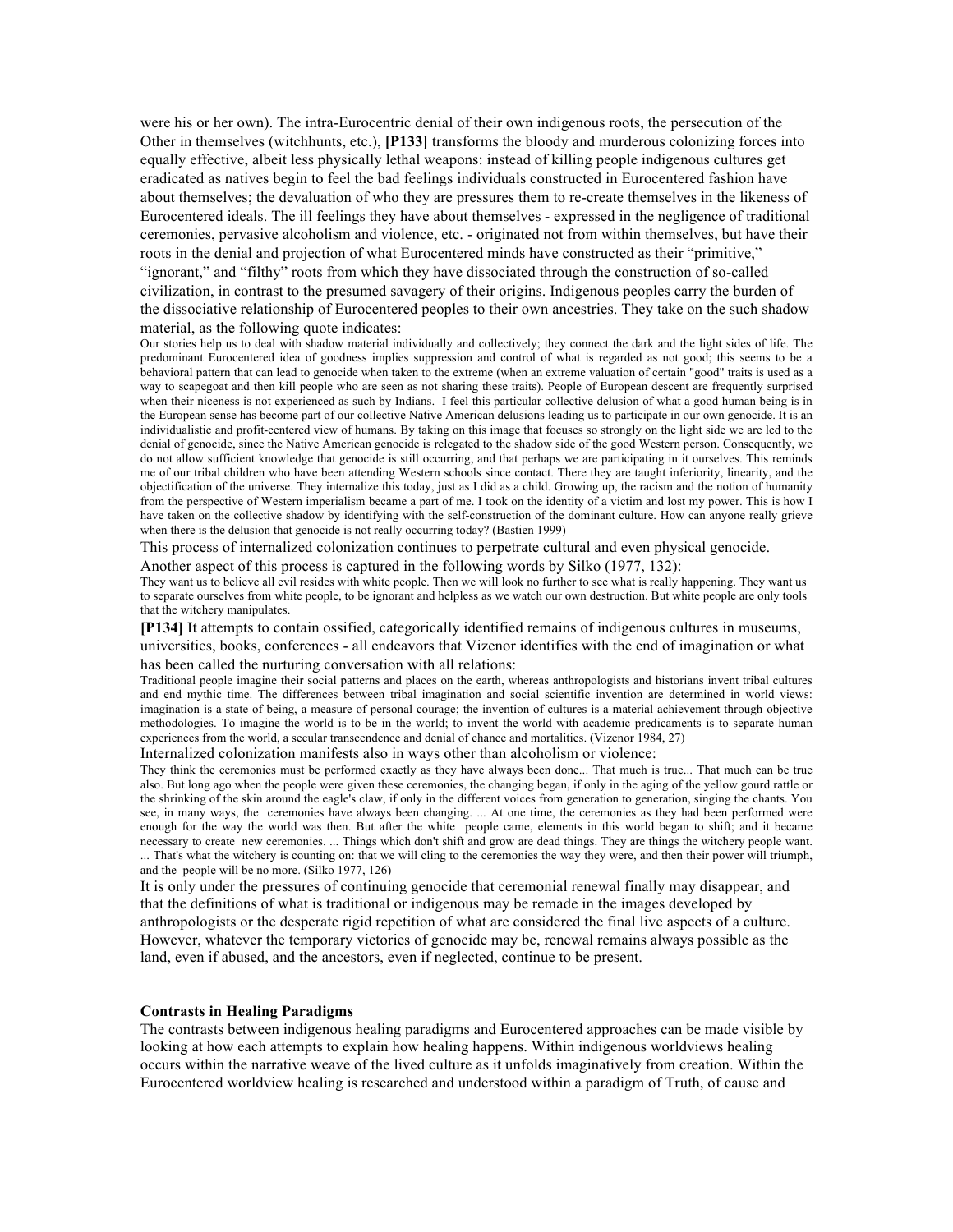effect, singularity of **[P135]** story, and the objective records of experimental observations. This leads to two forms of inquiry which are qualitatively distinct.

The *skeptical* Eurocentered researcher would be primarily interested in the efficacy of Native American healing and would try to isolated the elements considered efficaceous or a necessary condition in healing ceremonies. Maybe the rattle or the drum or a particular herb or the temperature in the sweat lodge. The *sympathetic* researcher would also, in addition to this analytical approach, pay attention to the "set and setting" as it were, and would attempt to validate native approaches or find similarities, for example via psychotherapeutic approaches such as NLP (neurolinguistic programming) or Rogerian counseling, or via biochemical research of curative agents in herbs. The Eurocentered scientific approach commonly entails a stripping away of what is considered extraneous and the isolation of what is considered effective. Through this process it makes Other what is essential for native understandings.

Inquiry into native healing practices by way of what has been termed indigenous science, on the other hand, would begin with the culturally specific, ecologically and historically grounded indigenous understanding of friður or the "the good mind" (Colorado 1988), the balanced way of living in community on a particular land. Healing is needed when the "good mind" is out of balance, when the proper limits are exceeded; the cultural stories and myths then provide explanations. Indigenous healing practices then are based in a synthetic, integral approach to what is out of balance. Native science guides the healer to the point in the fabric where it is rent and where wholeness needs to be reèstablished. The ceremonies done are the precise knowledge and practice designed to create balance on all levels and from all levels (within the person on the mental, physical, emotional and spiritual levels, and by doing so on the level of spirits, community and nature which hold the individual); they are indigenous science. Their efficacy is established through the integrity and the wholeness of the healing ceremony.

The different motivations for understanding healing in the case of Eurocentered and indigenous sciences are of note: The researches of the native healer are done to increase the integrity and wholeness of the communal fabric and to benefit the individuals that are part of it. Eurocentered researches of native healing practices rarely seem to benefit the peoples researched directly, but they are a way to address the limitations of the western healing paradigm and to come to terms with events which Eurocentered scientists commonly consider anomalous, inexplicable or nonexistent; they are attempts to better an individualistic paradigm without fundamentally leaving or changing it.

Whether an image in a rock carving is perceived as symbol or as spirit marks the difference between indigenous knowing and Eurocentered knowing. The rock carvings in Bohuslän, South Sweden, for example contain extraordinary images from the Bronze Age northern European times. The Eurocentered mind understands them as an assemblage of *symbols* **[P136]** which *represent* certain beings which are significant in the world of the Old Norse and their ancestors; they are commonly seen as 'symbols of healing', or 'symbols of initiation,' where each piece of the rock carving stands for something else. This interpretation reflects the split in the dissociative Eurocentered mind: the different parts of the rock carving point to something which is elsewhere, outside of the representation. The participatory tribal mind relates entirely differently to the rock carving: The spirits *are* in the rock carvings, they *are* the rock carving. The making of the rock carving is the creation of the presence of these beings. The beings are not at all separate from what the carving looks like. Once the rock carving is there, they are there. And then they can be ceremonially honored and renewed by tracing the carving with red ochre or other pigments, by making offerings of amber, axes, etc. Blót, the Old Norse ceremonies of offering, bring rock carving spirits and the people present to each other. This simple distinction marks worlds of differences: Whether a rock carving is a symbol for something or whether it *is* a certain being indicates the consciousness process we are engaged in. In one case we have symbolic healing, in the other spirit heals. There is no simple technique which can bridge this difference. Each understanding reflects a different way of being in the world. There is no such thing as a simple switch from one to the other. Whether we use trances for symbolic work or to seek healing with and from  $spinit(s)$  is an indication of the consciousness and reality in which we are participating.

Jungian interpretations of rock carvings (or sandpaintings and other images), myths or healings do *not* reflect tribal mind. They reflect the process of the Eurocentered mind. Jungian psychology and related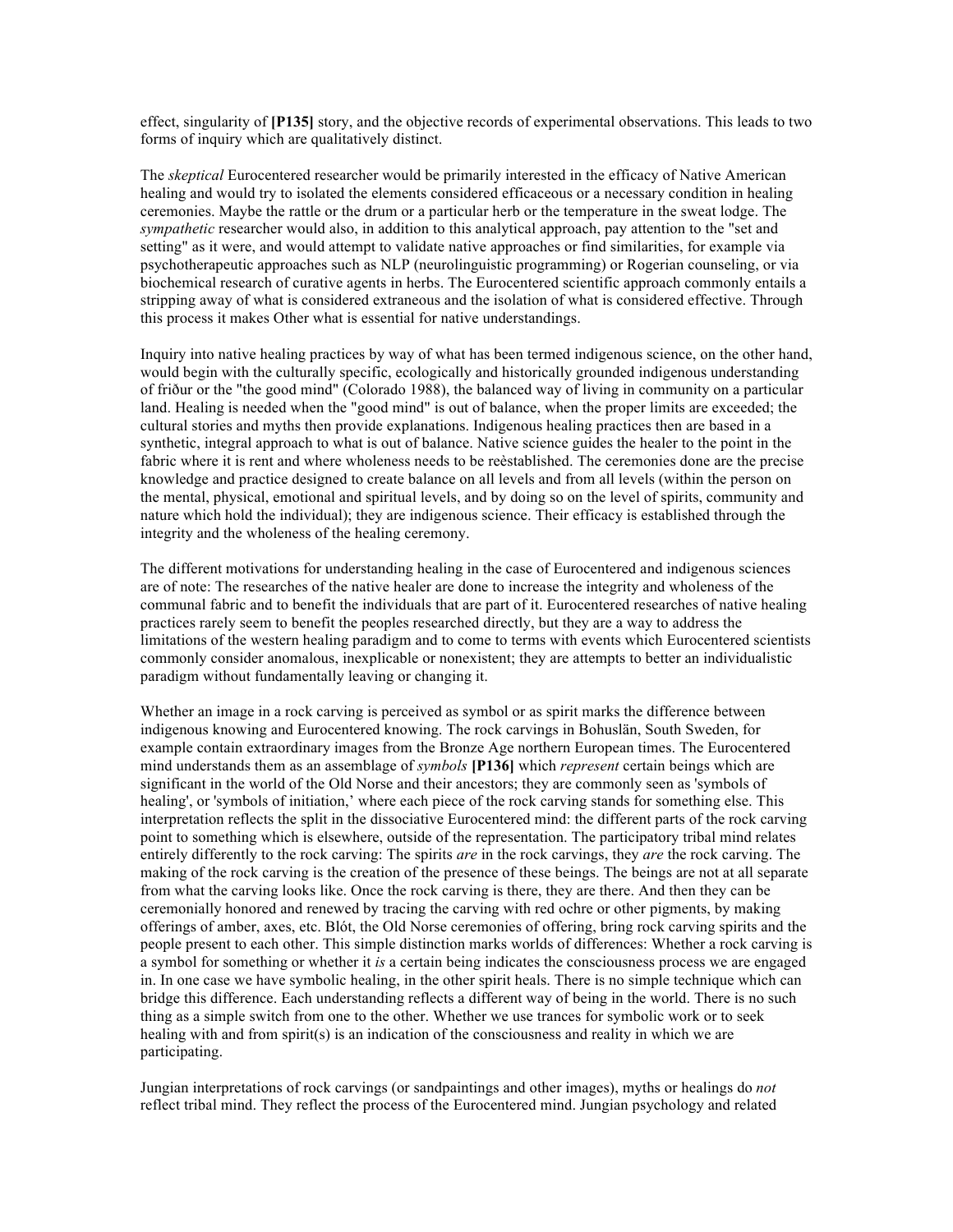transpersonal approaches are certainly the closest to indigenous ways of being in that they validate the seminal importance of *participation mystique* and spiritual experiences. However, they are only accurate as long as they deal with the *Eurocentered* mind. There they can be very helpful. If such a psychology gets projected onto indigenous peoples, then grave misunderstandings result. What may be a good starting point for the Eurocentered mind means engaging the indigenous mind in a process of splitting and dissociation.

Within the western paradigm we pick an herb for its curative properties known to relieve a certain ailment. Herb collection is an entirely different event within an indigenous context. Here it is a ceremonial event which involves spirit and, especially the spirits of the plant to be collected. It is a participatory event with the plant relations which presupposes detailed knowledge, including knowledge of their language; it requires knowledge of cycles and the preparations necessary for gathering. It means understanding plants like any other intelligent people.

Prayer accompanies all plant use on the Navajo Reservation. ... Plants are not picked randomly or wastefully. Rather, they are picked as needed, and then, no more than are necessary. An herbalist finds two of a particular species that she wishes to pick. To the largest and healthiest plant, she says a prayer and explains why she must pick its neighbor. **[P137]** An offering of shell, pollen, or other sacred material is deposited with the first plant. Then she picks what she needs. Afterward, the plant remains are buried with a final prayer. (Mayes & Lacy 1989, 2-3)

This is no longer the collection of an herb, but an engagement and appointment with spirit to help heal. What heals is more than the beneficial chemical ingredient in the herb.

Knowing the medical benefits of a sweat lodge purification or the effective chemical agents in an healing herb is certainly useful. But if this knowledge is not integrated into an indigenous science framework, then we fail to understand indigenous approaches to healing. If what we are doing is healing our Eurocentrically minded selves within the existing paradigm, then iatrogenic diseases which are an expression of the continuing dissociation are the result (which is one of the reasons why natives are disturbed about the decontextualized use of their healing approaches). The correct technique used in a dissociated way is dangerous because it allows the appearance of a deeper healing that did not occur (individual benefits notwithstanding). Combining indigenous approaches with modern techniques on the basis of the story of excess and imbalance is not the same as integrating the knowledge from psychology and other sciences on the basis of indigenous beingknowing. If we are healing our indigenous selves through the remembrance of indigenous healing ways, then individual healing is also the healing of community and paradigm.

#### **Decolonization as Initiation**

Silko's poetic evocation of the colonial process of Euro-centered thinking contains a crucial point: the most powerful creatrix of imbalance is not using shamanic accroutrements to wield her power, she uses words, a story. Her imbalancing is the story made of words that splits people more and more from participation, words developing a dissociative world view, where the fluid, participatory process of verbal descriptions turns into the categorical grasp of nouns attempting to wield control via reality definitions they create. This story has many names: we can call it the loss of participation; or the loss of the nurturing conversation with all our relations; or the shift from oral to written traditions; or the loss of sacred writing (rock carvings, runes, hieroglyphs, ideographic, etc.) to the linearity of alphabetical writing; or the change from sacred (cyclical, linear-cyclical, spiral) to linear secular time; or the rise of colonialism and imperialism; or the split of story into its aspects of history, personal story, scientific stories, and others; or the rise of patriarchy from its Indo-European roots to Euro-centrism; or the rise of Christianity; or the rise of the masculinized version of the evolutionary story. These and other vantage points provide ways of coming to terms with the story Silko tells so powerfully: creating imbalance by exceeding the proper limits, by focusing on certain elements at the expense of others (i.e., pathological dissociation).

**[P138]** When the competing workers of imbalance ask her to call the story back she shakes her head and answers: "It's already turned loose. It's already coming. It can't be called back." The story continues to be told the world over, and impacts every aspect of our lives, from the increasing dominance of the nounoriented English language (most lately via the internet) to economic globalization. It is clear that the story has not been called back, and continues to dominate the majority of educational systems: more and more young citizens are unconsciously made willing participants and co-narrators in this story. If the story can't be called back - what to do?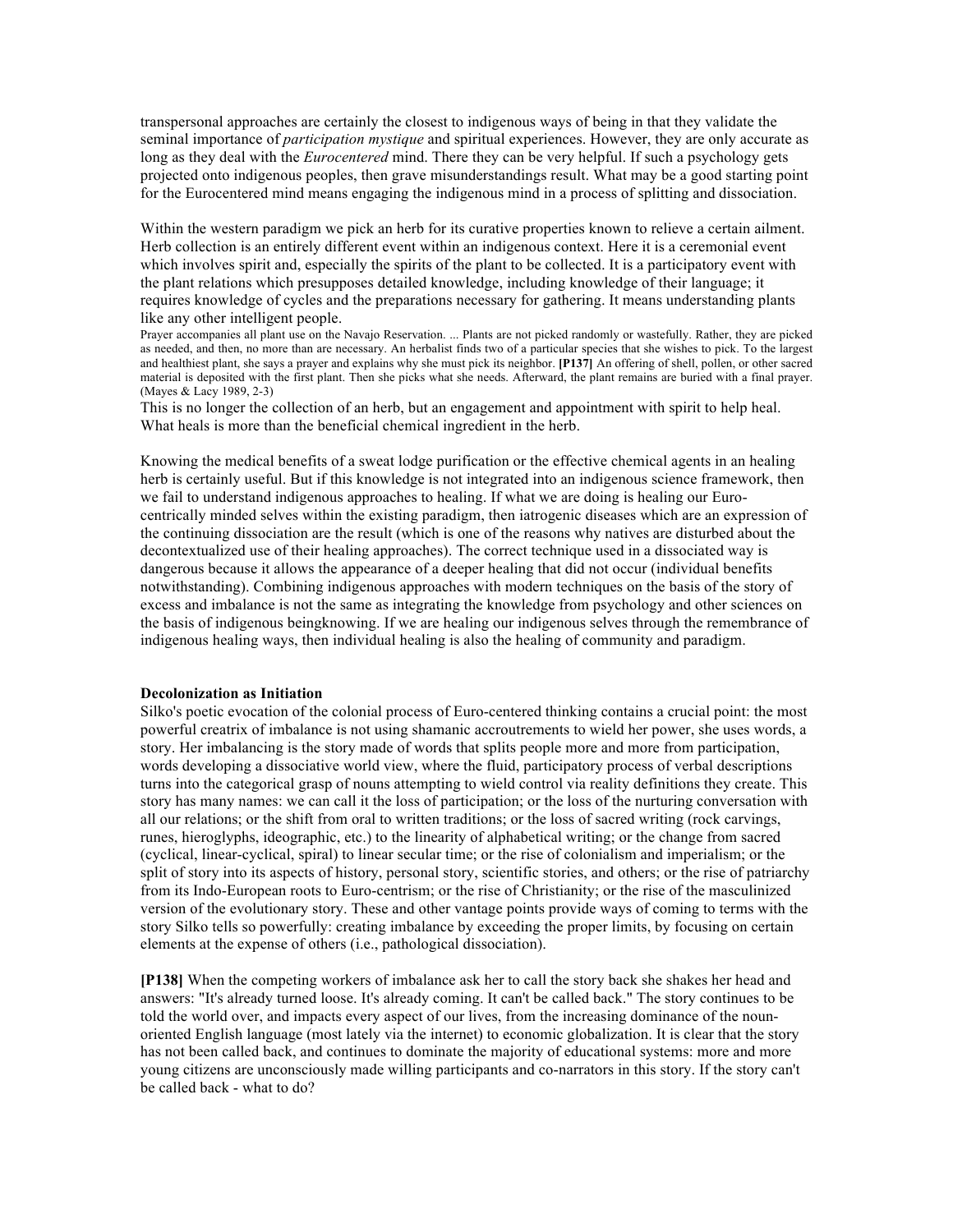As we have seen in the brief discussions above, the story of imbalance and excess of proper limits was not told all of a sudden, but became more powerful over time as its addictive nature exerted a centrifugal force. The increasing literature on early human history and story attests to the various layers through which the telling has shapeshifted. Healing the story would mean peeling back through these layers, not merely for the advancement of the sciences, but to recover a quality of storytelling that is communal and participatory. Euro-centered thinking frequently misconstrues such endeavor as search of some sort of Eden or other paradisical original state of being (it is worthy of note that paradise has its roots in Greek paradeisos, a *walled in* garden or park, and related terms). Instead of linearly conceptualizing recovery as the reconstitution of a particular state or point of origin, I suggest that it is the reconstitution of a particular process or quality: the recovery of the indigenous quality of storytelling. Healing the imbalancing story of Euro-centrism means beginning to tell the story differently. The evocative power of the word is clearly understood by contemporary indigenous peoples, and it was just as clearly understood by the early Indo-European traditions (most obviously, perhaps, in the use of the Sanskrit mantras). Óðinn's quest for the mead of mantic poetry, the search for the words of *seeing*, and his initiation into the sacred, healing use of runic letter carving share this understanding. The word story finds its root in Indo-European *weid-*, to see; here we find story connected with the wisdom of the prophet(ess) and seer(ess) (an element that, of course, continues to be present in the creativity of contemporary novels and their best authors).<sup>6[6]</sup> The story cannot be called back, but it can be changed and told differently if we make ourselves whole again.

Telling a story in a participatory frame of mind instead of dissociated consciousness may sound simple enough. But just as the Indo-European healers of old needed to be able to be with spirit(s) in such a way that the entire cosmos was impacted, so does a different telling of the story change the cosmos we are living in. Changing the story is impacting the cosmos (as the cosmos impacts it). Instead of evoking and maintaining dissociation and splitting from an indigenous nurturing conversation, such telling would evoke participatory being. This is no small matter: it is the healing ceremony of the Euro-centered self, the **[P139]**  reconstruction of who we are. Such an endeavor finds its parallel not in "a bandaid on a cut, but in heart surgery." It is not a mere change in identity, but a foundational, qualitative shift in *the process of how* we construct our identities. This means we need to deconstruct ourselves as the beings we are so that there can be renewal from the creative source of our origins. While such healing clearly means the return, to use the language of the Old Norse, to the well of memory, *Urðr*, such remembrance is not for the indulgence of nostalgic or retro-romantic splits (dissociative endeavors indeed), but for the righting of the story for the future. Indeed, just like Óðinn, and other women and men before him, we need to be capable of transforming our selves so that we can drink *oðrærir*, the mead of in-spiration.The dissociated self commonly gets but very diluted sips from such powerful substance. Aspiring to drinking a higher percentage of mead means having our language fall apart so that the words of seeing can re-emerge, so that words can become in-spirited and healed, so that word, chant, and seeing are part of our lifeworld. And our language inevitably comes apart when we of Euro-centered mind confront the shadows that walk with us.

Placing ourselves (those of Eurocentered or Nordic-Germanic mind) at the creative source Ginnungagap is not possible as a direct, unmediated act, since we have divested ourselves from the self capable of getting there with immediacy. Recovering the self that can enter Ginnungagap, the maw of *Miðgarðsormr*, the world snake, means purifying ourselves from the self construction that is incapable of entering such a place, because dissociation disallows it to be present to the continuing reality of *Urðr, Ginnungagap, Miðgarðsormr, oðrærir*, and the other spiritual powers of the Norse universe of old. How this universe is to appear today will only become apparent to the self which has initiated itself into participating in its continuing creative, regenerative, and imaginative story. Putting ourselves into the presence of such powers of creation is only possible through the cathartic mediation of the grieving shudder over the story of imbalancing ("witchery"), the confrontation and ownership of the shadow material. As a consequence, what our story evokes may become different. Instead of the story of exceeding the proper limits, we create the possibility the contemporary celebration of indigenous healing stories even among peoples who like to contain their indigenous roots at a safe distance by putting them in museums, and various other reifying and distancing places.

 <sup>6[6]</sup> The Indo-European root *weid-* is connected to story and wisdom, while the root *skei-* (to cut, split) is connected to the word conscious; knowledge is connected to the root *gno-*, which has narration and normal in its wake.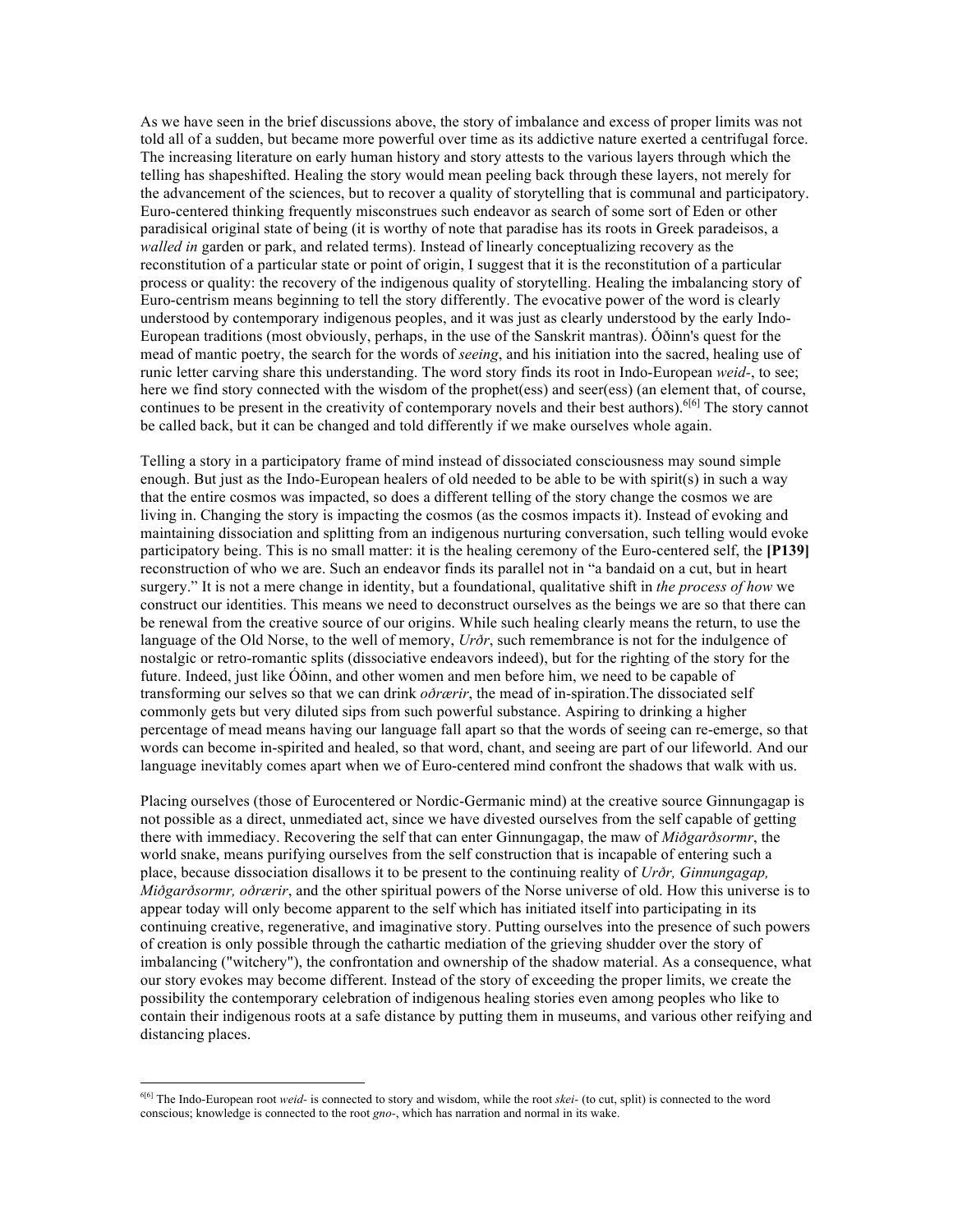#### **Recovery of Indigenous Mind and Healing**

The following poetic statement is modeled on Eddic poetry, particularly the rhetoric of the völva in Völuspá. It is an attempt to capture the change of the ages about that so many indigenous peoples talk about in a language appropriate to my own cultural background and ancestry. It also serves as an appropriate summary and evocation to what I have said about healing and cosmology. It is the voice of the seeress, the völva, speaking as she looks through the ages, from the past into the future.

**[P140] I.** *Heilir æsir! Heilir ásynjur! Heil sjá in fjölnyta fold! Hail to the gods, hail to the goddesses, hail to the allgiving earth! Mál ok mannvit gefið okkr mærum tveim ok læknishendr, meðan lifum! Wisdom and lore, as long as we live, grant us, and healing hands!* (from Sigrdrífumál*)*

*I remember the giants who were born at the beginning of time and who reared me in former times. I remember the Sámis who were born at the beginning of time and who reared me in former times. I remember nine worlds beneath the earth, nine giantesses, and also the glorious tree of fate.*

*I remember towards the beginning of time at the place where the giant Ymir lived, there was neither sand nor sea, and no cool waves. The earth did not exist at all, nor heaven above: only a yawning gap and grass nowhere.*

*I remember when the sons of grandfather and grandmother Bear raised the lands, they who made the great Middle World.* (Free after Völuspá)

I remember the world of spirits, I remember the world of giants, **jötun**, the world of dwarves, **álfar**. I remember the time when humankind was created.

I remember the three spirits who found ash and elm fragile and fateless.

*I know an ash tree call Yggdrasill; it is a tall tree sprayed with white clay. From there comes the dew that dabbles the dales. The evergreen tree towers above Urðr´s Well.*

*From the same place come three knowledgeable maidens, who emerge from the lake that lies at the foot of the tree. People call one Urðr, the second Verðandi,*

*and the third Skuld; they carved sacred markings on pieces of wood. They laid down the laws, the fates of the people, and chose life for the children of humankind.* (Free after Völuspá)

#### **II.**

And I remember the beginning of a new world age, when the stars changed places, and I remember when the tree of life **[P141]** was fastened to the new pole star.

Yes, I remember the world of spirits of the previous world age, but I also remember the new age when spirits turned into symbols, and humankind thus became more lonesome. And I remember that even spirits and ancestors felt more lonesome. I remember the age when language was sacred, when words brought spirits, when language was filled with spiritual energy. And then I saw how language, how words lost their powers, and how the husks remaining helped humankind to forget how they are woven into the world. And then I saw how language and writing helped humankind to forget how they are intimate participants in everything that surrounds them. And then I saw them looking at reality from the outside. And I saw how language became poorer and poorer, and reality moved farther and farther away. And I saw humankind greedily grabbing what remained as reality, and how they forgot to evoke the world, and to chant it into being.

And I remember how human beings slowly forgot what their medicine gifts were,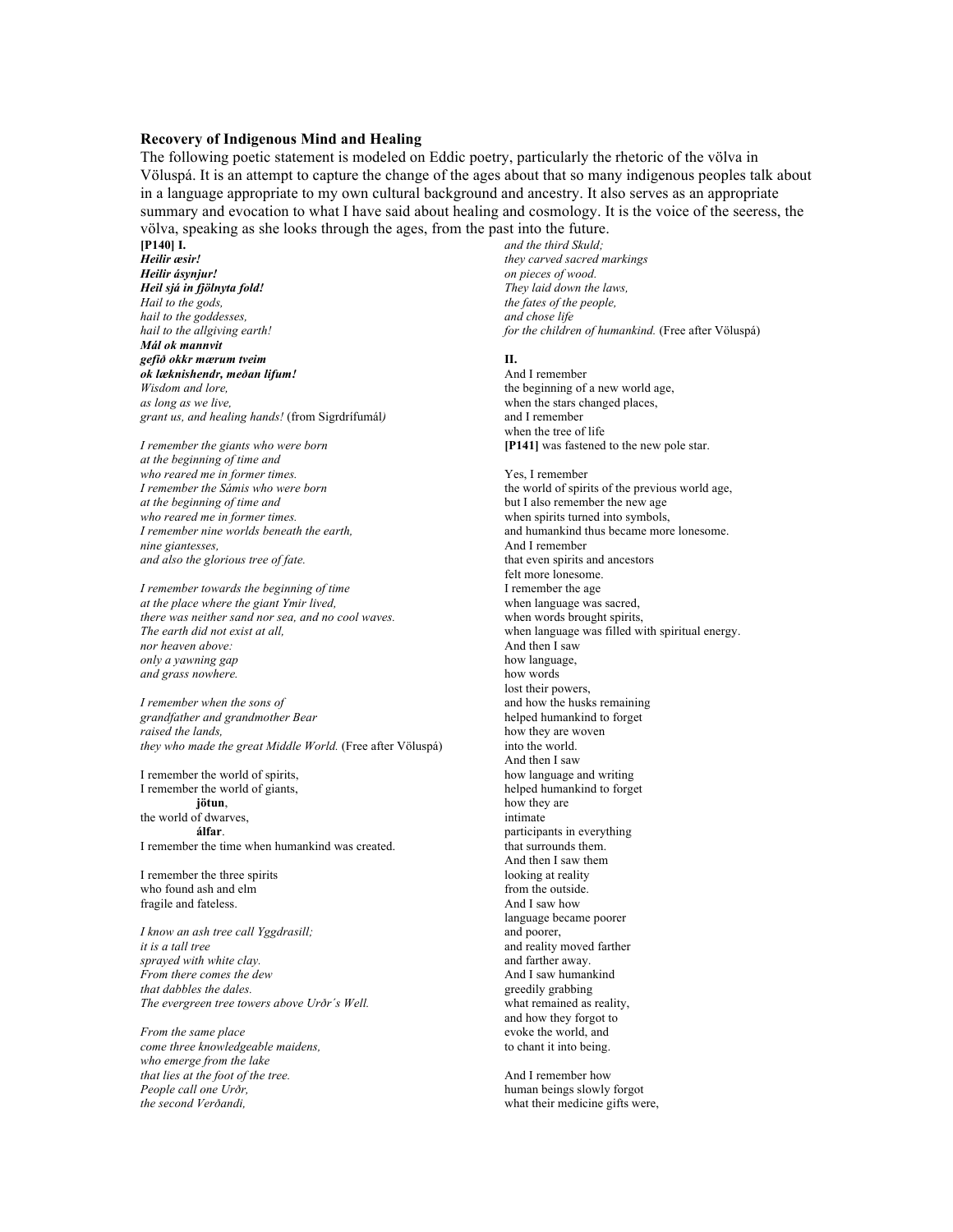how they forgot their totems, how they forgot their clans, and how they forgot that they all were related as red, black, white, yellow and people of mixed color. And I remember how they struggled to reconstruct their relationship and similarities through abstract models, because they had forgotten the specificity of their relationships. And I remember how they sought their universal connections through more and more abstract thoughts in order to find each other again.

And I remember the age when Óðinn was a shaman still, *seiðkarl,* when he was called Óðr, when he used the drum on Sámseyja and elsewhere, and honored women. Two ravens sat on his shoulders helping his seeing. And I remember the new age when Óðinn took knowledge away from women and began to reign as patriarch.

And I remember the new age when human beings were reared **[P142]** separated from their ancestors, separated from their stories and histories, separated from their places of power and spirit, separated from the healing arts. And I have seen how they forgot that happiness depends on initiations into the higher self and the world of spirit.

I remember seeing lonely humans in search of completion and wholeness, even though their ancestors stood right by them. I remember seeing lonely humans blinded by symbols so that the spirits remained hidden.

And I remember human souls roaming the collective unconscious without bearings, unable to see their own guardian spirits.

And I remember human beings delving deeply into psychology, getting trapped on the personal side of the gateway to spirit, and when they would chance to encounter a spirit they would feel nothing but fear.

#### **III.**

And I remember the times when the bridges to spirit went up in flames and collapsed, and the ancestor boats ceased to shuttle across the milky way.

And I see now how this world age is coming to an end, and that yet another new age is about to begin.

And I see now souls making the journey home seeking the roots of their creation. And I see how these souls sit in ancestor boats crossing the spirit bridges purifying the abuses of the word **"heil!"**, seeking healing for the innermost of their cultures. And I see humans once again courageous enough to sit at the center of their creation for the sake of healing.

**remembering**

## root meanings

**kailo** healing holy

turning to the root **kailo** source of wholing clay of healing **kailo** root memories reaching into riches returning nurtured returning home returning from home healing

**kailo [P143]** the good omen from creation

issuing from the fingers of the woman of memory white clay smeared over the body wholesome clay healing fertilizing the human tree

at the root of healing is the remembrance of the center is the celebration of the center of our world

at the root of healing is placing ourselves at the center of our world the place of balance

at the root of healing is the celebration of the original instructions are the prayers for our courage to step into the maw of the snake **ginnungagap** the abyss of creation is the open mouth of the world snake **miðgardr**snake the snake holding our world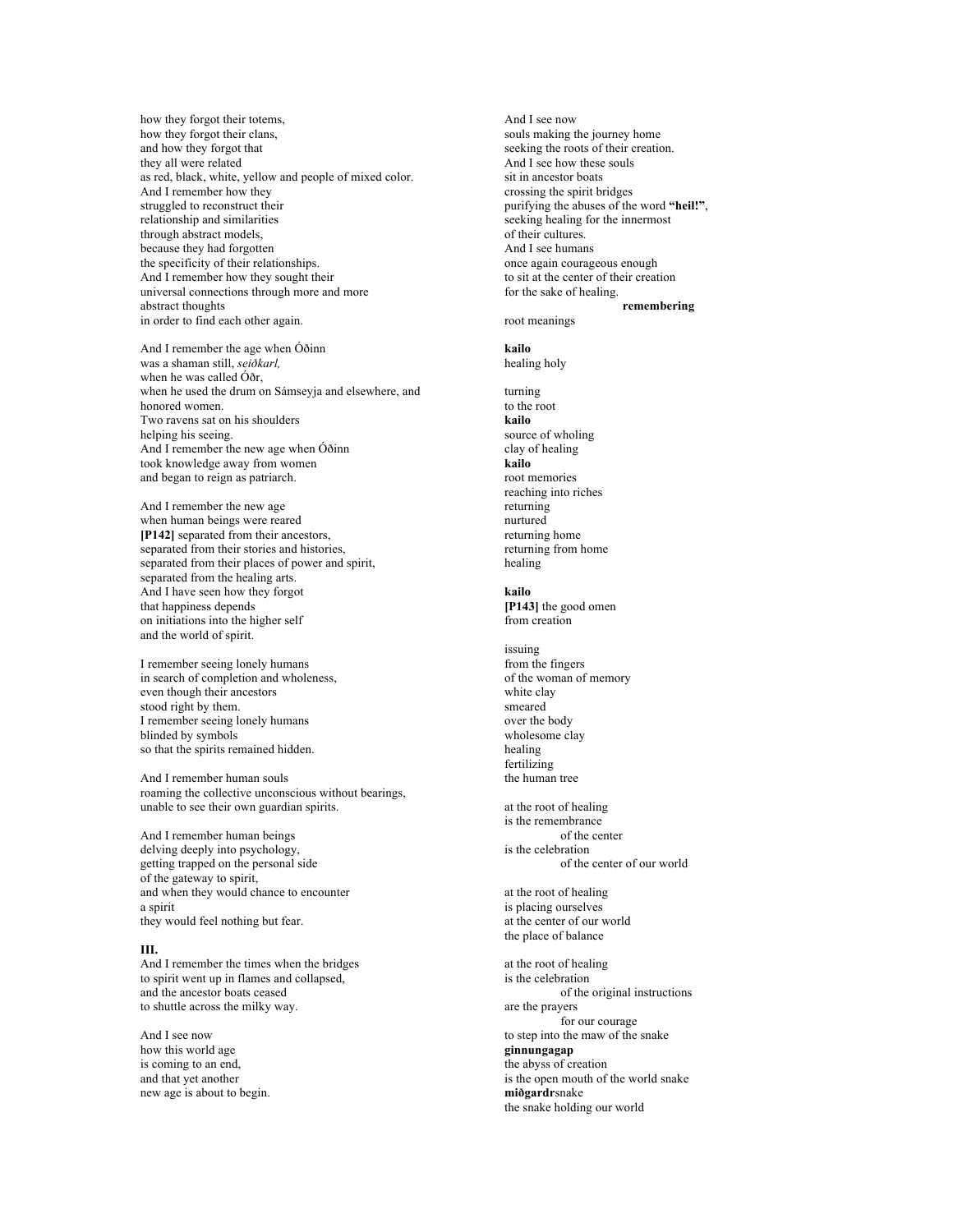the snake creating our world through the fire and ice of **ginnungagap** created from her mouth

healing is the courage to step into the simplicity of creation the simplicity of the original instructions instructions for balance

purifying the abuses of the word **"heil!",** seeking healing for the innermost of their cultures.

And I see how the past becomes hotter and hotter, and how humans find the courage to warm themselves at the fires of their ancestors. And I see how humankind remembers the conversation with all relations.

And I see how woman and man are willing to be taken apart and ask the fire to consume their addictions to civilisation and progress. And I see how woman and man deconstruct their modern identities to become aware that they are still interwoven with their fellow humans, the plants, the animals, and the rocks.

And I see spirits once again stepping out of symbols.

And I see humans remembering that not only they need nourishment, but that their relations need nourishment also.

**[P144]** And I see how humans find their balance in the great cycle of nurturing and being nurtured.

*Heilir æsir! Heilir ásynjur! Heil sjá in fjölnyta fold! Hail to the gods, hail to the goddesses, hail to the allgiving earth! Mál ok mannvit gefið okkr mærum tveim ok læknishendr, meðan lifum! Wisdom and lore, as long as we live, grant us, and healing hands!* (from Sigrdrífumál*)*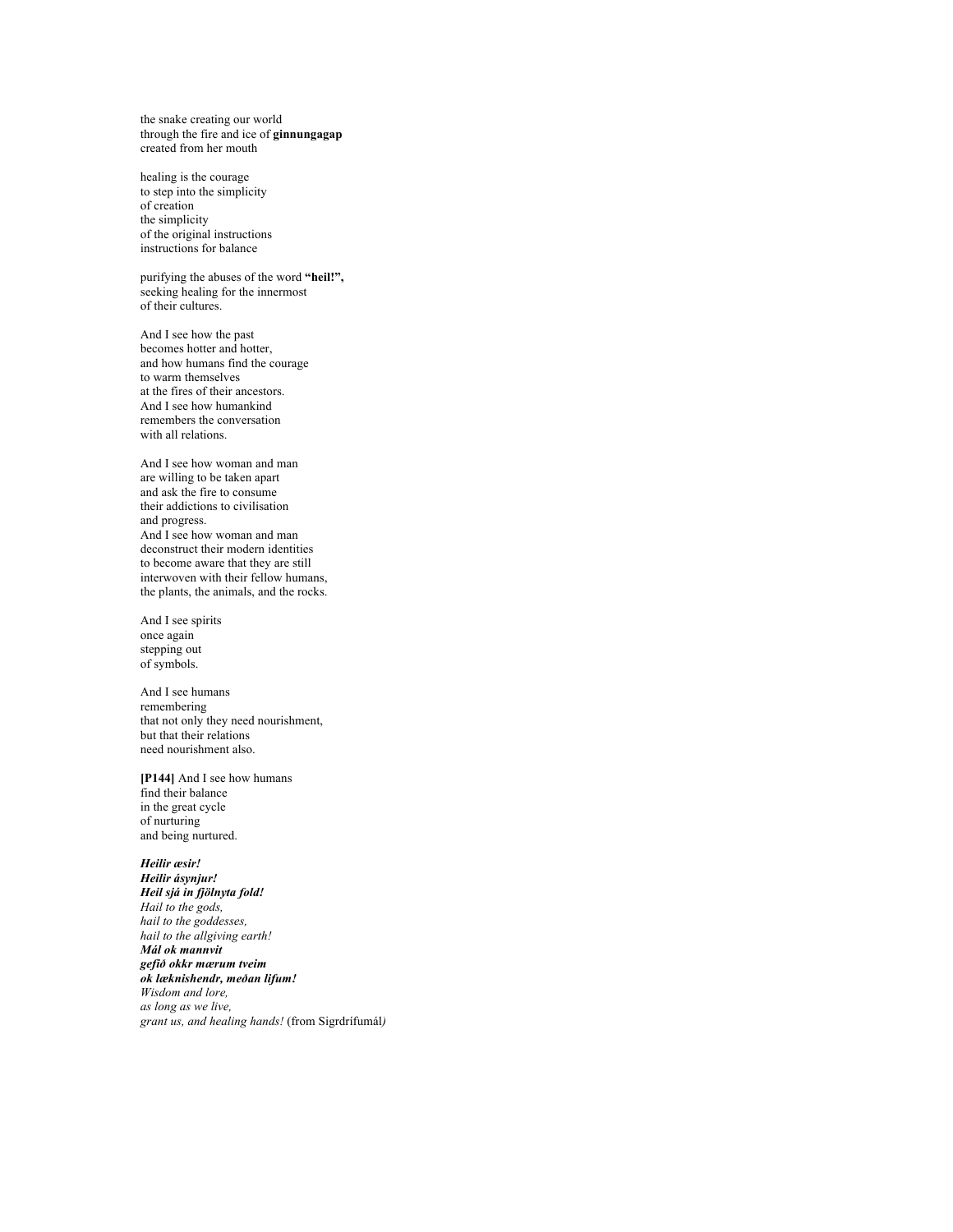### **Summarizing Table**

The following table gives a visual display of the major distinctions I have talked about throughout this article. The terminology used below is defined in its narrative context above. It may help to recall the broad outlines that underlie the detailed discussions.

*EUROCENTRIC DISCOURSES INDIGENOUS TRADITIONS*

# **MODERNITY AND ITS CRITICS OUTSIDE**

# **EUROCENTRIC DISCOURSE**

| <b>OPPOSING PAIR</b>                              |                                                                          | <b>THIRD PROCESS</b> |                                                                                                                 |                                                                                                                    |
|---------------------------------------------------|--------------------------------------------------------------------------|----------------------|-----------------------------------------------------------------------------------------------------------------|--------------------------------------------------------------------------------------------------------------------|
| <b>MODERN</b><br><b>CONSCIOUS-</b><br><b>NESS</b> | <b>CRITIQUES OF</b><br><b>MODERN</b><br><b>CONSCIOUS-</b><br><b>NESS</b> |                      | <b>RECOVERED</b><br><b>INDIGENOUS</b><br><b>CONSCIOUS-</b><br><b>NESS</b>                                       | <b>INDIGENOUS</b><br><b>CONSCIOUS-</b><br><b>NESS</b>                                                              |
| good subject                                      | bad subject                                                              |                      | developing non-<br>subject                                                                                      | non-subject                                                                                                        |
| unconscious<br>participation                      | breakdown of<br>un-conscious<br>participation                            |                      | regaining<br>conscious<br>participation                                                                         | conscious<br>participation                                                                                         |
| singular Truth                                    | multiple truths                                                          |                      | re-contextualizing<br>truths and Truth<br>locally $&$<br>historically                                           | locally & narratively<br>contextualized<br>truths and Truth                                                        |
| [P145] his-story                                  | her-stories<br><b>Story revealed as</b><br>his-stories                   |                      | recovering female<br>aspects of stories;<br>remembering<br>multiformous<br>gender identities                    | multiply engendered<br>stories: Freyja-<br>Freyr, Nerthus-<br>Njörðr, twins,<br>metamorphoses,<br>spirit marriages |
| objective reality                                 | narrative<br>realities                                                   |                      | recovering<br>ancestral narrative<br>realities &<br>anchoring them in<br>present ecology &<br>historical moment | communally &<br>locally anchored<br>narrative realities                                                            |
| rationality                                       | recovery of<br>reasonableness                                            |                      | reasonableness                                                                                                  | reasonableness                                                                                                     |
| imperial self                                     | non-imperial self                                                        |                      | re-connecting self                                                                                              | connected self                                                                                                     |
| individualism                                     | individualism                                                            |                      | intentional<br>communities                                                                                      | natural communities                                                                                                |
| progress                                          | progress (albeit<br>questioned in<br>appearance)                         |                      | linearity<br>struggling for<br>balance                                                                          | balance                                                                                                            |
| linearity                                         | variegated<br>linearity                                                  |                      | cyclical linearity                                                                                              | cyclical linearity                                                                                                 |